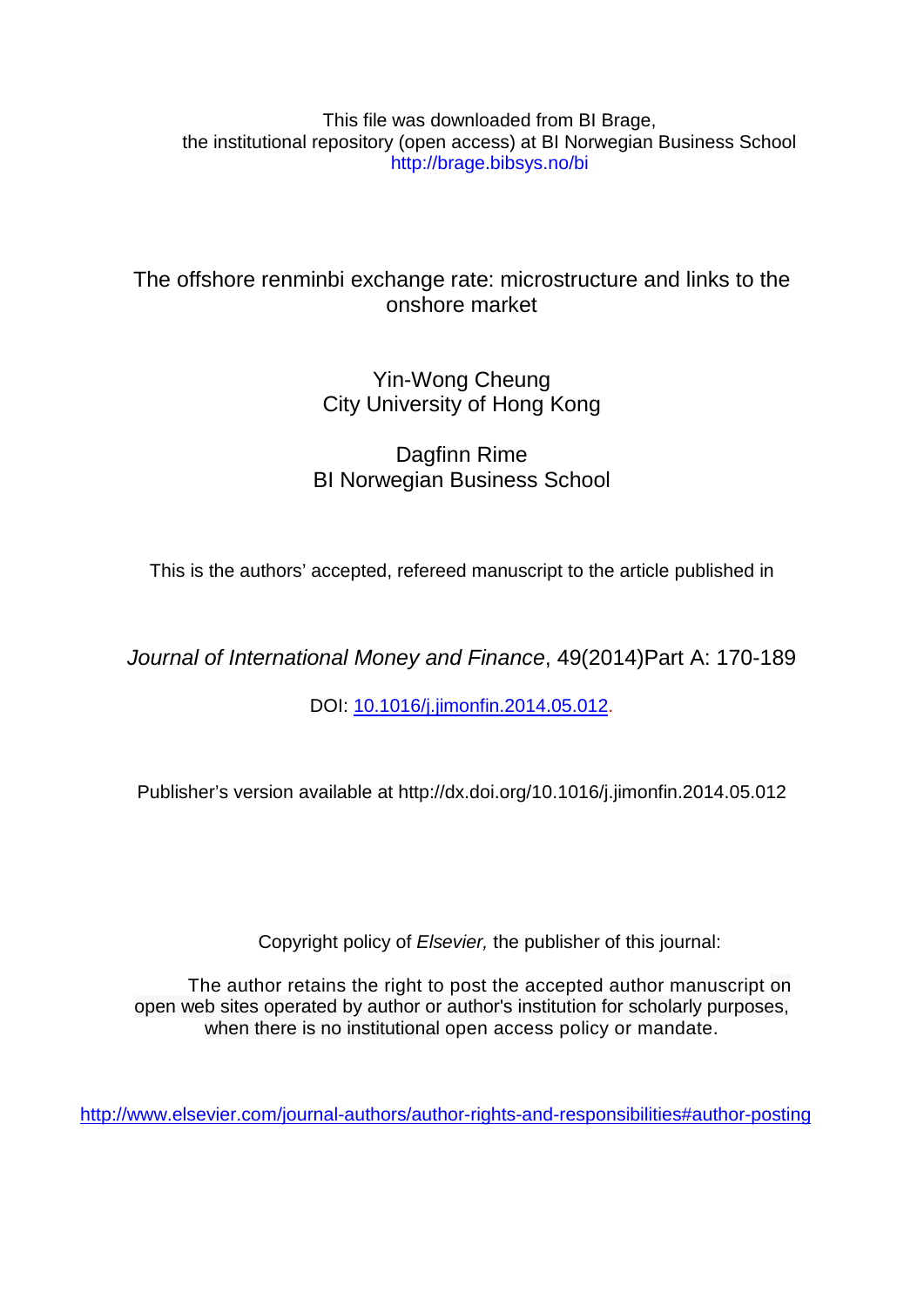# **The Offshore Renminbi Exchange Rate: Microstructure and Links to the Onshore Market**\*

Yin-Wong Cheung and Dagfinn Rime

# ABSTRACT

The offshore renminbi (CNH) exchange rate is the exchange rate of the Chinese currency transacted outside China. We study the CNH exchange rate dynamics and its links with onshore exchange rates. Using a specialized microstructure dataset, we find that CNH is significantly affected by its order flow and limit-order imbalance. The offshore CNH exchange rate has an increasing impact on the onshore rate, and significant predictive power for the official RMB central parity rate. The CNH order flow also affects the onshore RMB exchange rate and the central parity rate. The interactions between variables are likely to be time-varying.

JEL Codes: F31, F33, G14, G15, G21, G28 Keywords: Foreign Exchange Market Microstructure, Order Flow, Limit-Order Imbalance, CNH, CNY, Central Parity Rate

\* We appreciate discussions with colleagues at the City University of Hong Kong and at the Norges Bank. We also would like to thank Joshua Aizenman, Sankar De, Charles Engel, Rex Ghosh, Grace Gu, Jose Lopez, Ila Patnaik, Kate Phylaktis, Helen Popper, Mark Spiegel, Giorgio Valente, Andy Rose, Rod Tyers, Matthew Yiu, and participants of the Conference on "Pacific Rim Economies and the Evolution of the International Monetary Architecture," the 4th EMG Conference, the 2014 CAFIN Workshop, and the ABFER  $2<sup>nd</sup>$  Annual Conference Workshop for their comments and suggestions. The views expressed here are those of the authors and do not necessarily reflect those of the City University of Hong Kong or the Norges Bank.

Correspondence Addresses:

Yin-Wong Cheung, Department of Economics and Finance, City University of Hong Kong, HONG KONG. E-mail: [yicheung@cityu.edu.hk.](mailto:yicheung@cityu.edu.hk)

Dagfinn Rime, Research Department, Norges Bank, Oslo, NORWAY, and BI Norwegian Business School, Oslo, NORWAY. Email: dagfinn.rime@gmail.com.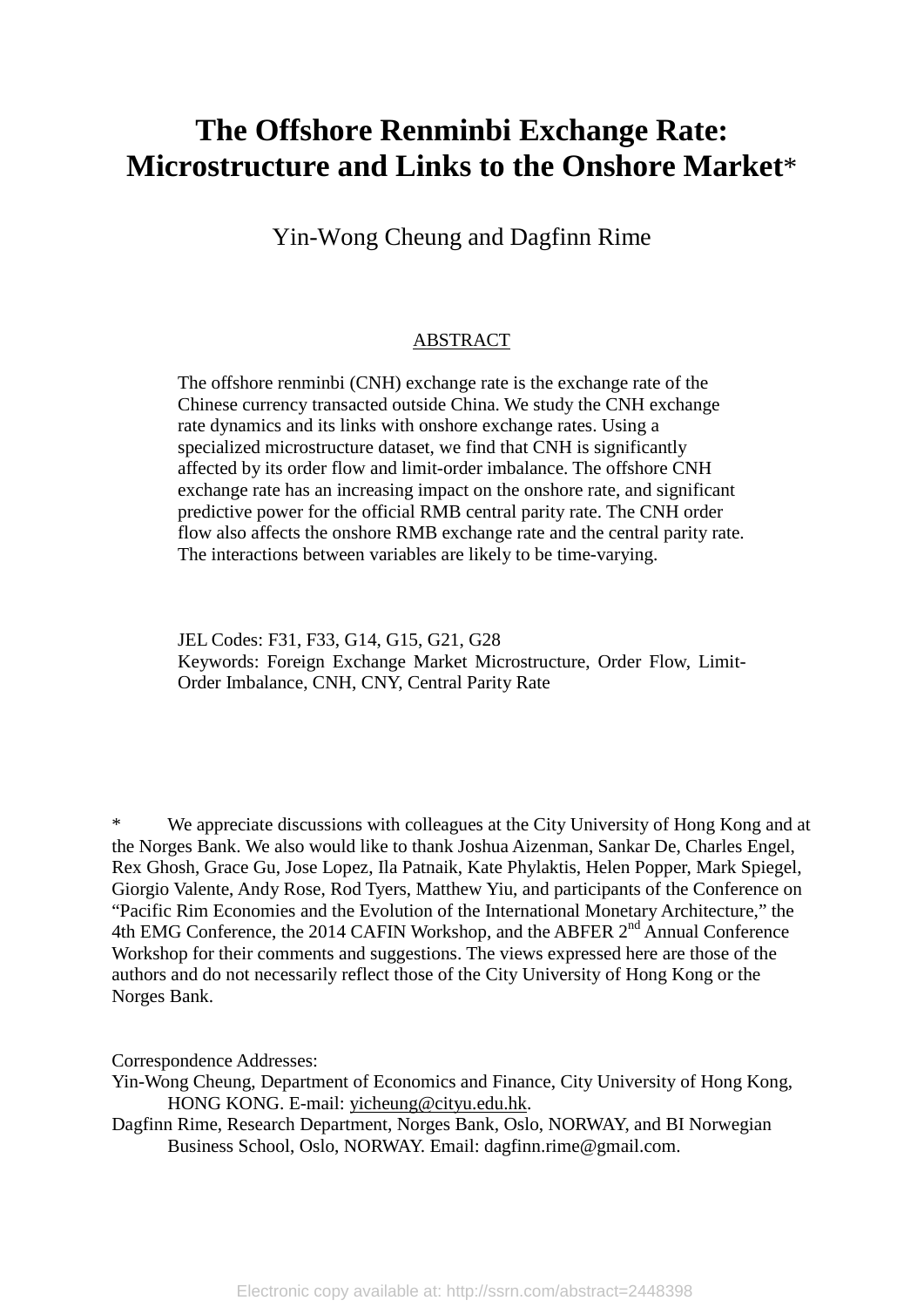#### **1. Introduction**

 $\overline{a}$ 

On the heels of China's strong economic performance that includes phenomenal economic growth, large trade surplus, and huge reserve buildup over the last decade.<sup>[1](#page-2-0)</sup> the discussions of internationalizing the Chinese currency renminbi (RMB) have reverberated in the global community.

Indeed, there is a rapid increase in the international use of the RMB over the past few years. According to the latest triennial survey of foreign exchange turnover, the RMB was the 9<sup>th</sup> most actively traded currency in the 2013 survey while it ranked the  $17<sup>th</sup>$  in the previous survey (Bank of International Settlements, 2013). In October 2013, the RMB surpassed the euro and Japanese yen and became the second most used currency in traditional trade finance covering letters of credit and collections, and was the number  $12<sup>th</sup>$  payments currency of the world (SWIFT, [2](#page-2-1)013).<sup>2</sup> These developments are mainly contributed by expansion of offshore RMB activities. For instance, the daily average volume of inter-dealer transactions in offshore market increased by almost 9 times from 0.398 billion in 2007 to 3.903 billion in 2013.

The RMB internationalization initiative has implications for both the Chinese and the global economy. Some commentators view the initiative as a disguised component of reform efforts and an integral part of China's financial liberalization process. The experiences cumulated from offshore markets offer practical guidance to modernize the domestic financial sector. The coming of the RMB in the global financial market – similar to China's expansion into the trade arena – presents challenges to the major incumbent players including the US and its currency. It is anticipated that the geopolitical and geoeconomic landscapes will undergo substantial shifts when the RMB is becoming a full-fledged international currency.<sup>[3](#page-2-2)</sup>

While policymakers and academics have been debating the motivations behind the policy of internationalizing RMB and its prospects, the market "created" in 2010 a second exchange rate for the RMB that is deliverable and transacted in the offshore RMB market. Indeed, market practitioners view the RMB transacted in Hong Kong as different from the RMB in China, and they coined the RMB traded in Hong Kong as CNH instead of the usual trading symbol CNY.<sup>[4](#page-2-3)</sup>

<span id="page-2-1"></span><span id="page-2-0"></span>

<sup>&</sup>lt;sup>1</sup> See Song, Storesletten and Zilibotti (2011) for a model of joint determination of these three outcomes.<br><sup>2</sup> The top 5 countries using RMB for trade finance were China, Hong Kong, Singapore, Germany and Australia. The

<span id="page-2-2"></span>See, for example, Chen and Cheung (2011), Cheung *et al.* (2011), Eichengreen (2013), and Yu (2012) for recent discussions on RMB internationalization.

<span id="page-2-3"></span><sup>4</sup> However, CNY is currently the only official ISO currency code used internationally (SWIFT, 2011).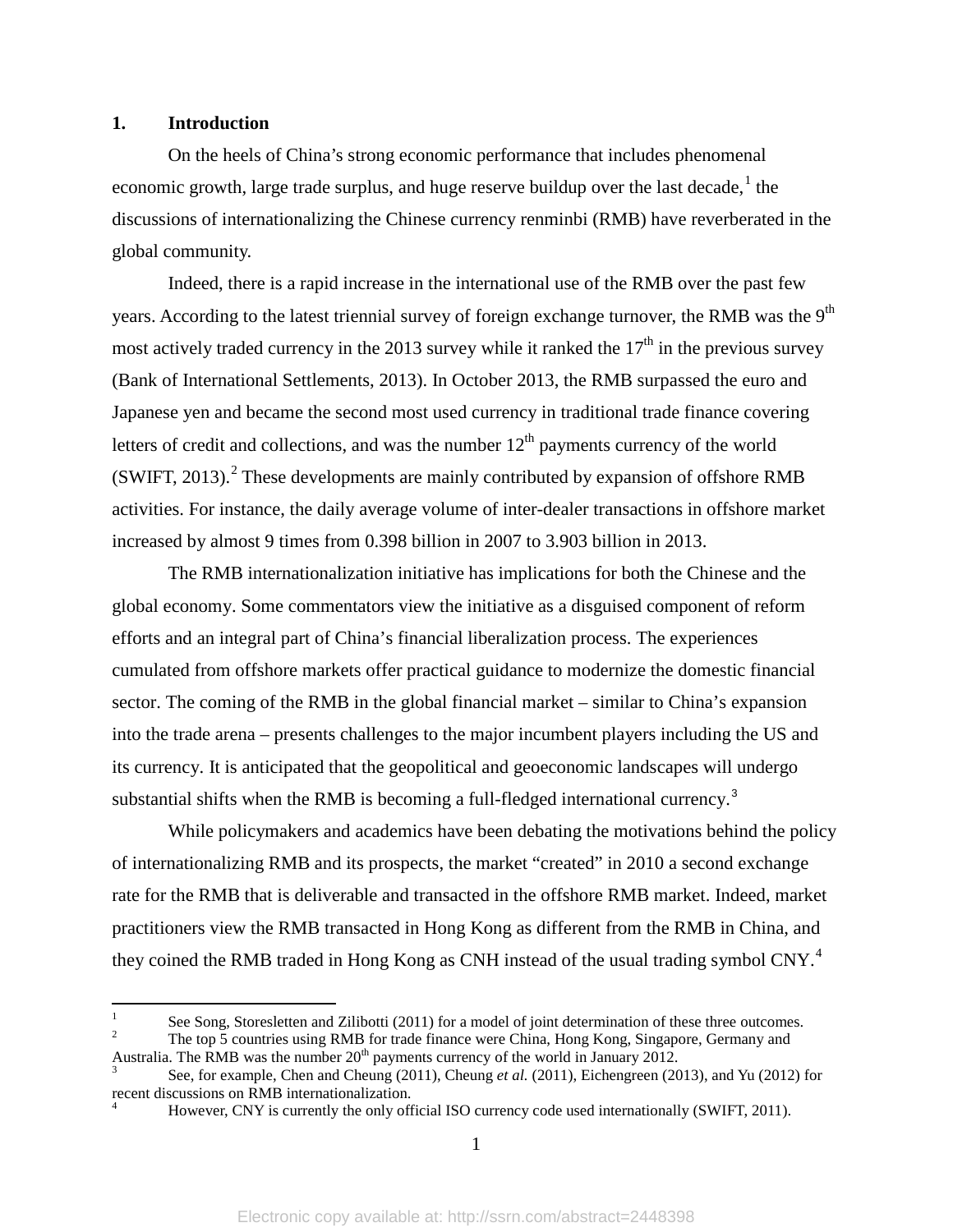In the following, we use "RMB" as a generic reference to the Chinese currency renminbi, while CNY and CNH refer to the RMB currencies transacted, respectively, onshore and offshore. Due to the effectiveness of China's capital controls, the exchange rates of the RMB in the offshore and onshore locations could be different.

Hong Kong is the home of the largest CNH center. Despite the fact that Hong Kong is physically close to China, the CNH market in Hong Kong is different from the onshore CNY market. For instance, China has capital control regulations that restrict cross-border capital flows while Hong Kong has minimum impediments to capital mobility. The effective segregation resulting from capital controls makes it possible to have two distinct exchange rates for the same currency RMB. The trading of CNY is anchored by the official daily central parity rate and trading band, while the CNH exchange rate floats freely and is determined by offshore market participants.<sup>[5](#page-3-0)</sup>

What could be learned from the nascent CNH foreign exchange market? Potentially, the offshore market offers information on pricing the RMB currency in the absence of a trading band and capital controls. The CNH exchange rate could shed some useful insights on the (unobserved) RMB exchange rate that is driven by market forces and its fundamental determinants. There is a caveat, however. The CNH exchange rate can deviate from the unobserved market determined RMB exchange rate because the demand and supply conditions in the offshore market could be different from those of the overall RMB market. Nevertheless, the offshore market presents a good opportunity to assess the implications of market forces for the RMB exchange rate.

Against this backdrop, we study the CNH exchange rate dynamics and its potential implications for the RMB exchange rate. It is quite well known that short- and medium-run exchange rate variations are not well described by exchange rate models based on standard structural fundamentals and time-series characterizations. [6](#page-3-1) In this study, we exploit the microstructure approach and examine the CNH exchange rate and its order flow, and their implications for the RMB.

<span id="page-3-0"></span><sup>5</sup> Based on conversations with market participants and news search, there is no circumstantial evidence that the Chinese central bank has intervened in the CNH market.<br><sup>6</sup> See, for the example, the seminal study by Meese and Rogoff (1983) and a recent confirmation by Cheung,

<span id="page-3-1"></span>Chinn and Pascual (2005).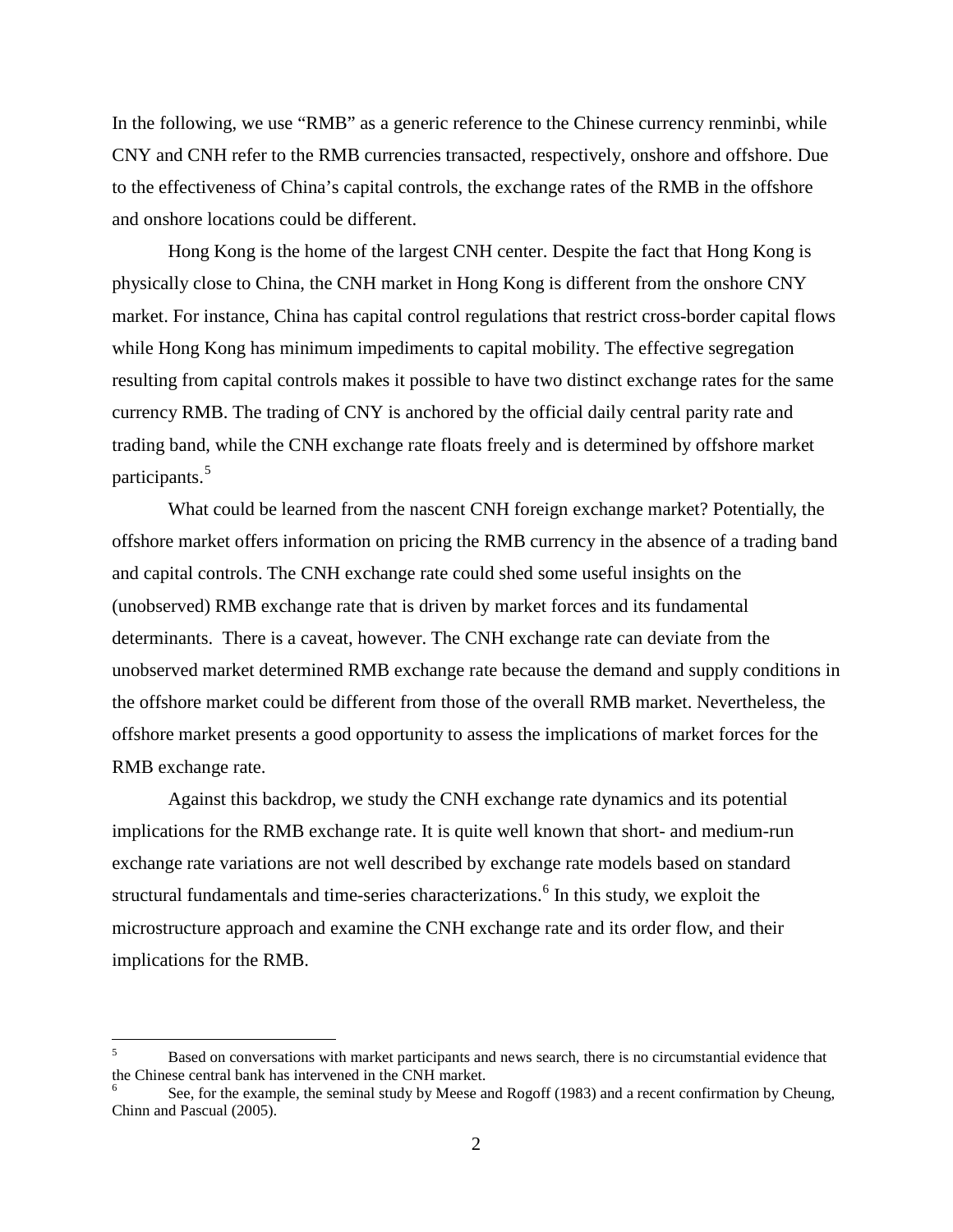The microstructure approach, pioneered by Evans and Lyons (2002), emphasizes the role of net demand pressure captured by order flow in determining exchange rates. [7](#page-4-0) Despite there are two parties to each trade, order flow assesses demand pressure by discriminating the active trading party who initiate a trade from the passive one. Chinn and Moore (2011) show that the microstructure approach is relevant for the monthly frequency, which presumably is of more interest to central banks. Besides the CNH order flow data, the current study considers data from the limit-order book. Both types of microstructure data are from the electronic trading platform Reuters D2000-2, which is by now the main electronic inter-dealer platform for trading the CNH.

On the implications of the offshore market on the RMB, we study the causal relationships between the CNH and CNY exchange rates in full and subsample periods. In addition, we examine the implications of the officially determined RMB central parity rate for variations in CNH and CNY, and compare the ability of the onshore rate and offshore variables to predict the RMB central parity rate.

In anticipation of results, we find that, in line with existing results for other exchange rates, the CNH order flow has a strong explanatory power for the CNH exchange rate. On the interconnectedness of the offshore onshore rates, the CNH instead of the CNY on the average adjusts towards their empirical long-run relationship. However, the interaction of the two exchange rates is time-varying. Specifically, towards the end of our sample period, CNH returns an important determinant of especially short-run dynamics of the CNY, but not vice versa.

In an out-of-sample forecasting exercise we find that the return of the CNH exchange rate and the CNH order flow, but not the CNY exchange rate, have a significant predictive power for the official RMB central parity rate. The weak CNY forecast performance is unlikely to be explained by its trading band defined by the authorities. Further, the two CNH variables have non-overlapping information about the RMB central parity rate.

The next section presents the background information of the CNH market and describes the data on the CNH order flow and limit order imbalance. The main empirical exercise that covers a) the microstructure variables and the CNH exchange rate, and b) the interactions of offshore and onshore exchange rates are presented in Section 3. Section 4 reports results of some additional analyses. Some concluding remarks are given in Section 5.

<span id="page-4-0"></span><sup>7</sup> See, for example, Evans (2011), King, Osler and Rime (2013) and Lyons (2001). Zhang, Chau and Zhang (2013) examine the RMB order flow data in the mainland Chinese market. The role of order flow could be restricted since the onshore trading is subject to heavy management and with limited participation of international investors.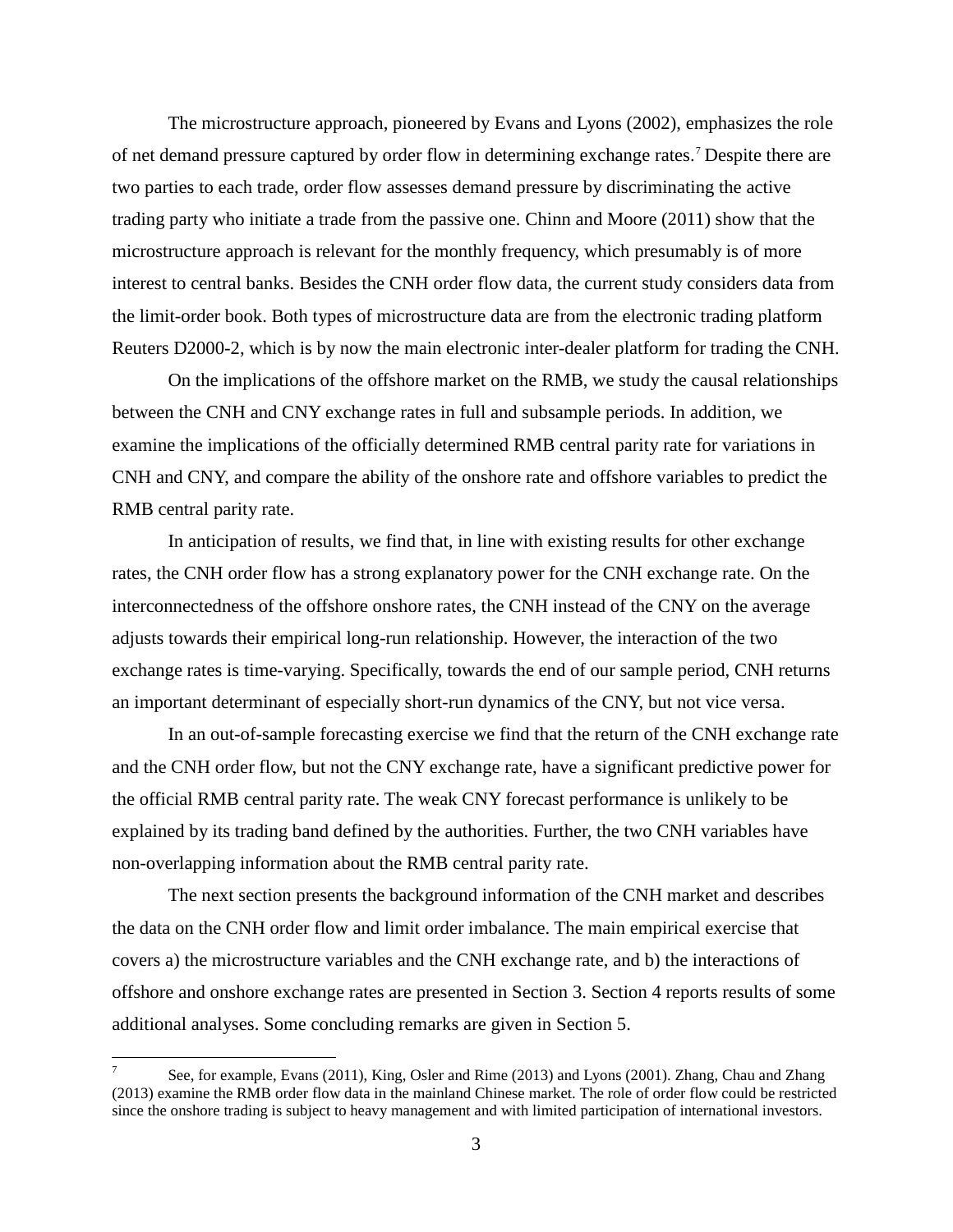## **2. The Offshore RMB Market and the CNH Order Flow**

#### *2.1 The Offshore RMB Market*

Starting from 2004, Hong Kong has been China's designated testing ground of internationalizing the RMB. As recent as 2011, the policy of developing Hong Kong into a prime offshore RMB center was affirmed in China's  $12<sup>th</sup>$  Five-Year (2011–2015). Despite competition from other offshore centers, Hong Kong has maintained its leading position and accounted for about 80% of global offshore RMB payment volumes (SWIFT, 2012).

China's choice is closely related to Hong Kong's unique economic and political status. After the sovereignty change in 1997, Hong Kong is a special administrative region of China and is allowed to maintain its own legal structure and financial system. Specifically, Hong Kong has its own currency, the Hong Kong dollar, and imposes no capital controls. The differences in the legal and financial systems make it relatively straightforward for China to institute specific rules and procedures to regulate cross-border RMB transactions with Hong Kong. Notwithstanding that Hong Kong is part of its territory, China treats Hong Kong as an offshore market in terms of cross-border RMB business.

After China allowed the RMB to move against an unspecific basket of currency in mid-2010,<sup>[8](#page-5-0)</sup> the Hong Kong Monetary Authority and the People's Bank of China on July 19, 2010 signed the Supplementary Memorandum,  $9$  which is a milestone of the Hong Kong CNH market. The Memorandum literally endorses the spot CNH foreign exchange trading, among other RMBlinked products, in Hong Kong. As a result, Hong Kong has started deliverable interbank RMB foreign exchange trading, and the market has embraced the creation of the offshore CNH exchange rate, which is a "second" exchange rate of the RMB. Within a few years, the inter-bank trading in the spot CNH has grown from almost nothing to an estimated average daily volume of around \$4 billion, and is dominated by transactions with cross-border counterparts.

<span id="page-5-0"></span>The RMB was allowed to float against an unspecific basket of currencies between mid-2005 and mid-2008. During this period, the CNY was first allowed to fluctuate within a daily band of  $\pm 0.3\%$ . Then in May 2007, the band was widened to  $\pm 0.5\%$ .

<span id="page-5-1"></span><sup>9</sup> Hong Kong Monetary Authority (2010)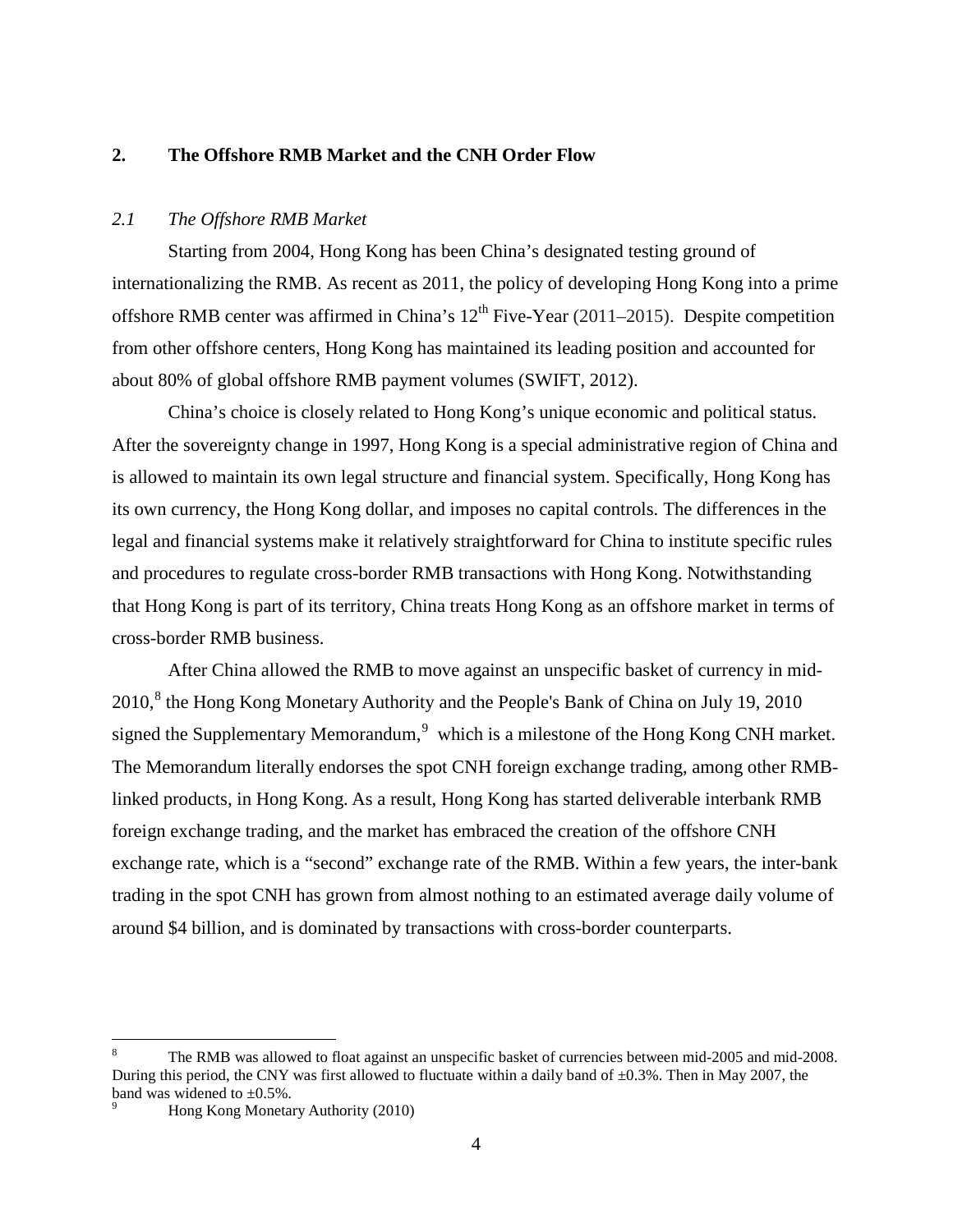# *2.2 The Data*

We obtained the microstructure data from the Reuters D2000-2 system. Reuters is one of the leading suppliers of electronic interbank foreign exchange trading services.<sup>[10](#page-6-0)</sup> The Reuters platform is most likely the major electronic interbank platform for CNH-trading. While the trading in the newly developed CNH market could be done via direct bilateral dealing between participants, the anecdotal evidence of other currencies suggests that trading taken place on the Reuters platform should be quite well correlated with the market-wide trading in CNH.<sup>[11](#page-6-1)</sup> For example, the correlation between order flows across different interdealer trading platforms is 0.63 (Bjønnes *et al*., 2011).

Our data include transaction information and bid and ask limit orders that are timed to the thousandth of a second. Following the literature, a transaction that takes place at the ask price is assigned a value of +1 and a transaction at the bid price a value of -1. The daily variable is constructed by summing these signed transactions between 00:00 and18:00 GMT, and is interpreted as a measure of net intraday buy pressure. To account for changing activity over time, we normalized this daily measure using the number of trades during the day to obtain the order flow variable used in the regression analysis. The accumulated order flow is the cumulative sum of the normalized variable.

Using the limit-order book, we constructed the limit-order imbalance variable that is given by the difference between the number of bid and offer limit orders, normalized by the trading volume. The imbalance variable measures the relative trading interest by liquidity providers and market makers. Liquidity providers are compensated by selling high (at the ask price) and buying low (at the bid price). The bid-ask spread covers the risk assumed by these traders due to the possibilities that the said transactions are not guaranteed, and they may trade against informed players. If liquidity providers have stronger trading interest in one direction, say, buying, they can post more bid limit orders than offer limit orders (Kaniel and Liu, 2006; Kozhnan *et al*., 2012).

Although the CNH-market has grown very rapidly, it is still quite small compared to, for example, the pound sterling one. For instance, during the end of our sample period, the frequency of daily CNH trade is one tenth of the sterling one. The difference in market size is

 $10<sup>10</sup>$ 

<span id="page-6-1"></span><span id="page-6-0"></span><sup>&</sup>lt;sup>10</sup> One of its main competitors is the Electronic Broking Services (EBS).<br><sup>11</sup> Electronic trading of offshore RMB at Reuters D2000-2 was first under the Reuters code (RIC) CNY=D2 until March 18 2011, and after that as code CNH=D2.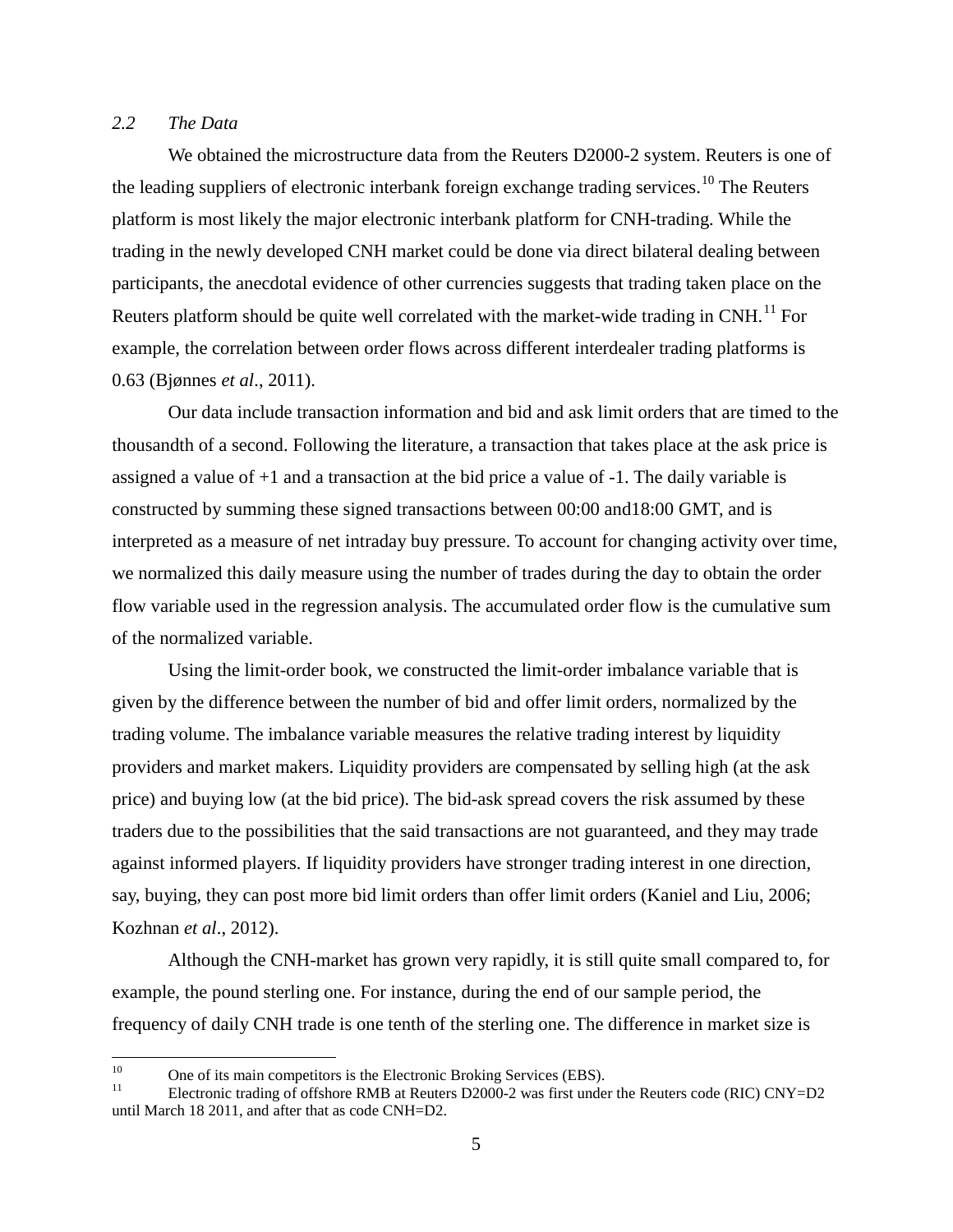also reflected in market liquidity, for which the relative bid-ask spread in the CNH-market is about 4 times wider than the very low 1.5 basis point of the sterling.<sup>[12](#page-7-0)</sup>



Figure 1. CNH exchange rate, CNY exchange rate, and the RMB Central Parity Rate

Note: The figure shows the offshore CNH/USD, the onshore CNY/USD and the RMB/USD central parity rate. The central parity rate is fixed each morning, while the two other rates are sampled at the end of day. The sample period is September 27, 2010 to August 27, 2013. The vertical line denotes April 14, 2012, the date the trading band was widen from  $\pm 0.5\%$  to  $\pm 1\%$  Data are from the People's Bank of China website, Ecowin, and DataStream.

The evolution of the CNH exchange rate is plotted in Figure 1. For comparison purposes, we imposed the CNY exchange rate and the RMB central parity rate in the same Figure. All the rates are per US dollar exchange rates. Due to the availability of data on CNH and its order flow, we study the sample period from September 27, 2010 to August 27, 2013. In passing, we note that the central parity rate (which is commonly referred to as the 'fixing rate') is posted by the China Foreign Exchange Trade System in the morning of every business day.<sup>[13](#page-7-1)</sup> The central parity

 $12\,$ 

<span id="page-7-1"></span><span id="page-7-0"></span><sup>&</sup>lt;sup>12</sup> The information is obtained from the Reuters D2000-2 system.<br><sup>13</sup> In addition to the US dollar, the fixing rates of eight other currencies; namely, euro, Japanese yen, Hong Kong dollar, British pound, Australian dollar, Canadian dollar, Malaysian ringgit, and Russian ruble are available. These fixed rate postings are authorized by the People's Bank of China. The US dollar central parity rate of RMB is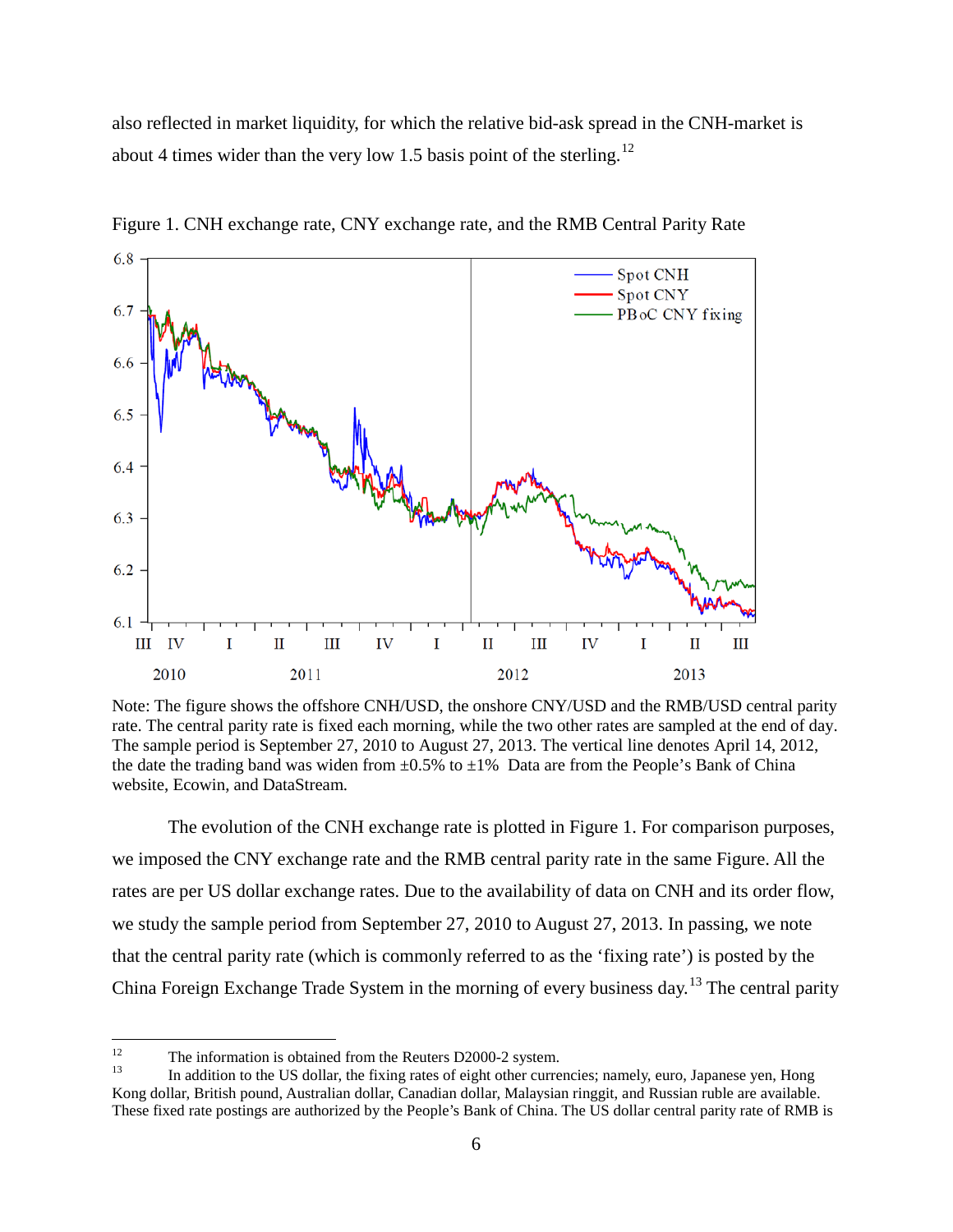is used to define the band within which the CNY exchange rate is allowed to fluctuate. On April 14, 2012, indicated by the vertical line in Figure 1, the People's Bank of China widened the daily trading band around the daily central parity rate from  $\pm 0.5\%$  to  $\pm 1\%$ .<sup>[14](#page-8-0)</sup>

A few observations are in order. First, since the resumption of the 'managed floating exchange regime' on June 19, 2010 (People's Bank of China, 2010), the value of the RMB fixing rate has steadily appreciated, and its movement resembles an upward crawl against the dollar (Ma and McCauley, 2011). During the sample period, RMB appreciated by more than 8% against the US dollar.

Second, the variability of the CNY exchange rate is noticeably larger after the widening of its trading band on April 2012. Third, the CNH exchange rate is more volatile than the CNY rate, and the central parity rate. Specifically, during the sample period, the standard deviations of annualized percentage returns are, respectively, 44.44, 26.25 and 21.75 for CNH, CNY and the fixing rate. Relatively speaking, the volatility of these Chinese exchange rates is low compared to the standard deviation of 158 for the pound sterling, which is a more typical floating currency.

Fourth, while the CNH and CNY exchange rates usually track each other quite well, there are episodes in which they display a large disparity. For instance, the CNH had a large premium over CNY in the third quarter of 2010. The premium is usually attributed to a liquidity squeeze due to a stronger-than-expected demand for CNH for cross-border trade settlement. The premium subsided when the Hong Kong Monetary Authority activated its CNH liquidity provision through the swap arrangement with the People's Bank of China.

Fifth, the CNH suffered its largest discount to CNY in September 2011. The sell-off of CNH was associated with the surge in the global market risk that led to unwinding of emerging market currencies including the CNH.

Figure 2 graphs the CNH exchange rate and its accumulated order flow. With the exception of the late third quarter and the fourth quarter of 2011, the order flow and CNH exchange appear to move in tandem. The formal statistical analysis of these two variables is presented in the next Section.

<span id="page-8-0"></span>based on a trimmed weighted average of prices from all liquidity providers obtained by the China Foreign Exchange Trade System before the opening of the market each business day. The weights are set discretionally, but linked to the size of a liquidity provider's business performance. See http://www.chinamoney.com.cn/fe/Channel/278151 On March 15, 2014, the People's Bank of China widened the daily trading band to  $\pm 2$  %.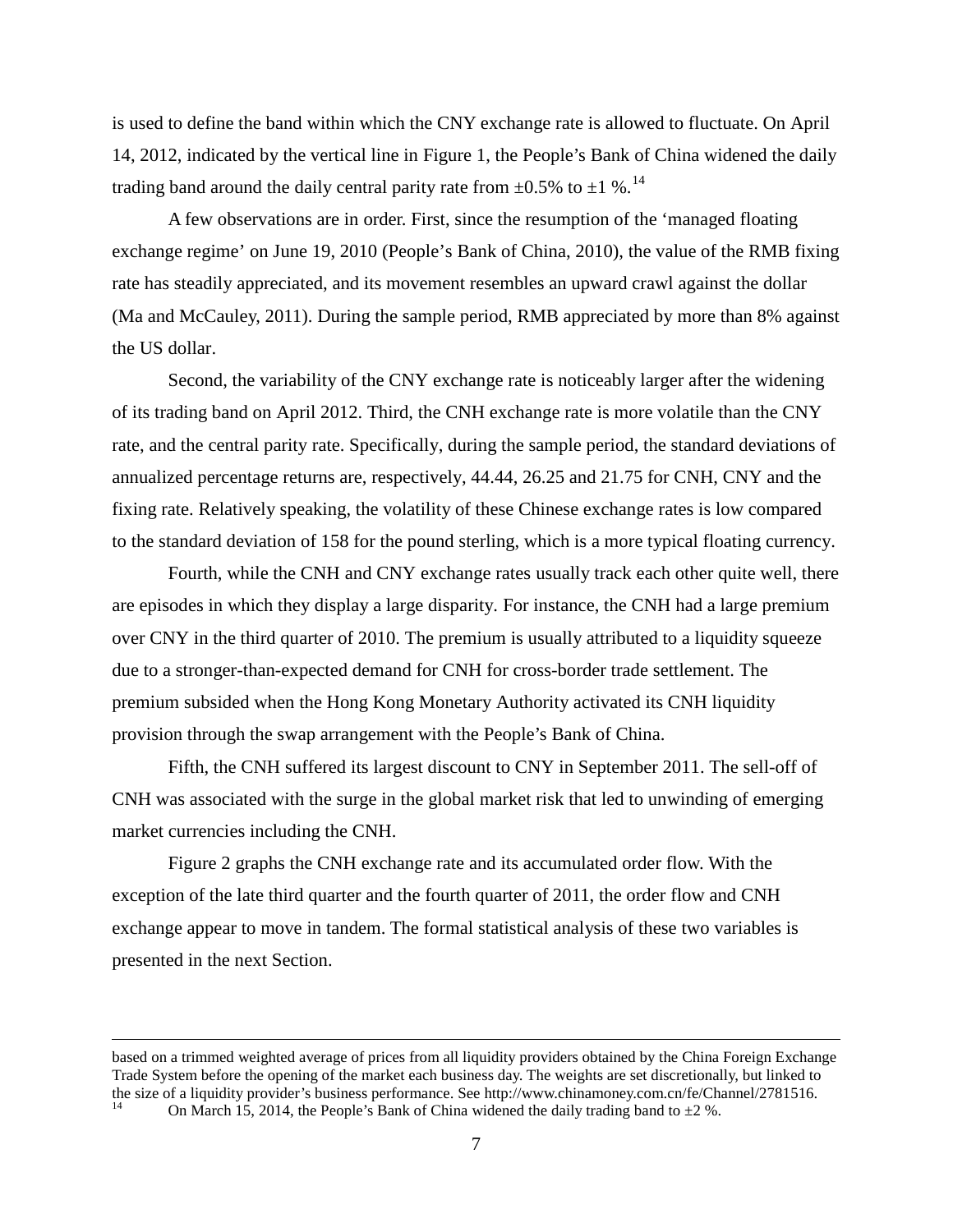

Figure 2. CNH Exchange Rate and Accumulated CNH Order Flow

Note: The figure shows the offshore CNH/USD (left axis) and the cumulative normalized CNH/USD order flow. See the text for the definition of the order flow. The sample period is September 27, 2010 to August 27, 2013. Data are from Reuters D2000-2 and Ecowin.

#### **3. Empirical analysis**

In the following subsections, we study the links of the CNH exchange rate to a) its order flow, and b) its onshore counterpart.

#### *3.1 CNH and Order Flow*

Evans and Lyons (2002) present a model based on portfolio adjustment to illustrate the role of order flow in determining an exchange rate. The net market demand effect captured by order flow in the current context could be examined using the regression

$$
\Delta H_t = \alpha + \beta \Delta X_t + \gamma \Delta F_t + \varepsilon_t, \tag{1}
$$

where  $\Delta H_t$  is the return of the CNH exchange rate measured by its first log difference,  $\Delta X_t$  is the CNH order flow,  $F_t$  is the three-month CNH and US dollar interest rate differential that represents effects of fundamentals, and  $\varepsilon_t$  is the regression error term. The definitions and sources of these and other variables used in the study are listed in the Appendix.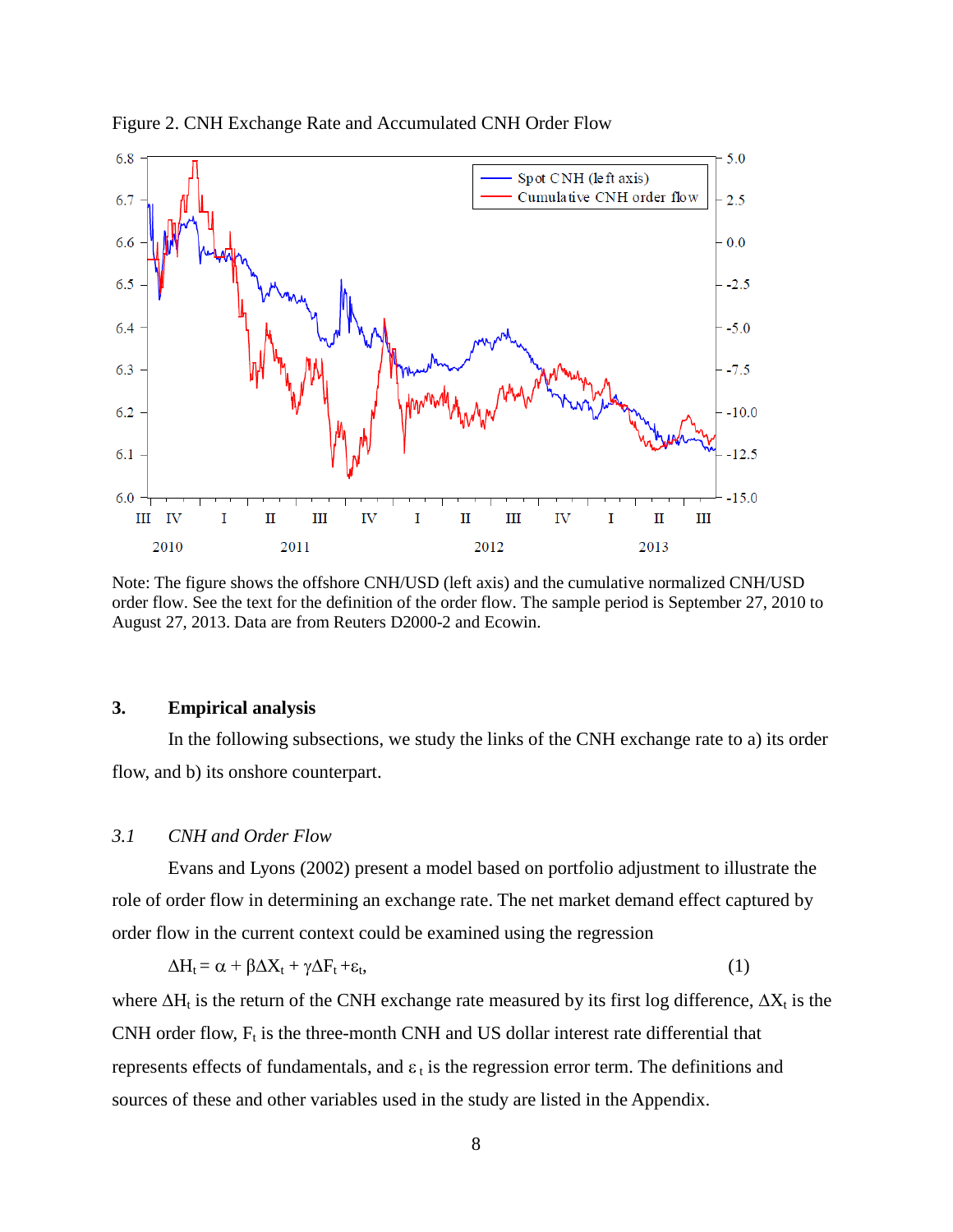The results of estimating (1) are presented in Table 1. The lagged CNH return is added to control for possible serial dependence. It turns out that the lagged return is insignificant in all cases considered. The result under column (1) shows that the interest rate differential exhibits no substantial explanatory power.

|                         | (1)       | (2)       | (3)       | (4)       |
|-------------------------|-----------|-----------|-----------|-----------|
| Constant                | $-.013$   | $-0.013$  | $-.008$   | $-.007$   |
|                         | $(-1.98)$ | $(-2.08)$ | $(-1.37)$ | $(-1.30)$ |
| $\Delta\rm{F}_{\rm{t}}$ | .039      | .018      | $-.019$   | $-.02$    |
|                         | (1.38)    | (.65)     | $(-.78)$  | $(-.82)$  |
| $\Delta H_{t-1}$        | -.085     | -.114     | -.123     | $-.123$   |
|                         | $(-.76)$  | $(-1.08)$ | $(-.95)$  | $(-.94)$  |
| $\Delta \text{vol} a_t$ |           | 2.196     | 2.244     | 2.205     |
|                         |           | (3.94)    | (4.22)    | (4.15)    |
| $\Delta X_t$            |           |           | .095      | .092      |
|                         |           |           | (5.55)    | (5.45)    |
| $LOIm_t$                |           |           |           | .006      |
|                         |           |           |           | (2.11)    |
|                         |           |           |           |           |
| Adj. R2                 | .01       | .08       | .20       | .21       |

Table 1. The CNH Exchange Rate and Microstructure Variables

Note: The table presents the results of estimating  $\Delta H_t = \alpha + \beta \Delta X_t + \gamma \Delta F_t + \epsilon_t$ . H, X, and F are defined in the text.  $\Delta$ vola<sub>t</sub> is the change in the JP Morgan emerging markets currency volatility index, and LOIm<sub>t</sub> is the limit-order imbalance. Adjusted R-squares estimates are provided in the row labeled "Adj. R2." Roubust t-statistics are given in parentheses underneath coefficient estimates.

As CNH is among the group of emerging market currencies that are heavily affected by the market attitude toward risk – the so called risk-on and risk-off phenomenon – we include the change of the logarithm of the J.P. Morgan currency volatility index of emerging markets in the specification under column 2.<sup>[15](#page-10-0)</sup> The volatility index gauges the market's fear about the currencies of emerging countries, and accounts for about 7% of CNH variations on the margin. A high level of risk drives capital away from these emerging market currencies and, as a sympathy effect, away from CNH holdings.

<span id="page-10-0"></span><sup>15</sup> The results are robust to some alternative risk measures including the G7 FX volatility, the CSFB Risk aversion index, the VIX index, and illiquidity risk measured by bid-ask spreads. For instance, the VIX does not offer any exceptional explanatory power. All results are available upon request.  $15<sup>15</sup>$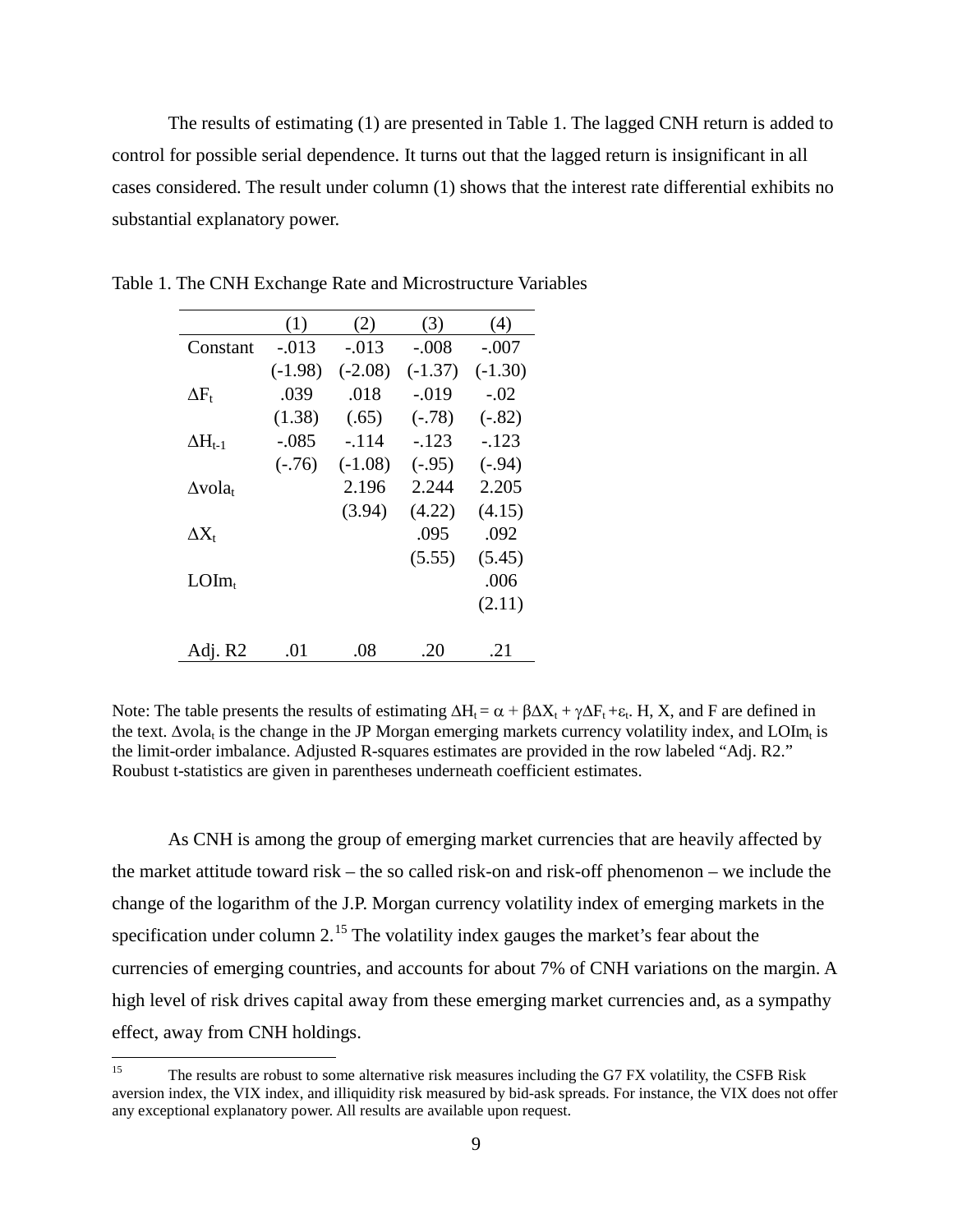The order flow variable that represents the net market pressure has the expected positive and significant effect. During the sample period, as graphed in Figure 2, the negative order flow indicating active buying of the Chinese currency moves down the value of the US dollar against the CNH. The marginal increase in the adjusted R-squares estimate is quite large – from 8% under column (2) to 20% under column (3). The finding attests the relevance of order flow in explaining the variability of the CNH exchange rate.

Indeed, when similar data were used and controlled for the different levels of exchange rate volatility, the impact of CNH order flow in Table 1 is similar to, say, the pound sterling order follow on the pound sterling exchange rate. Specifically, a one standard deviation change in order flow accounts for about half of a one standard deviation change in the exchange rates, which is sizable in an economic sense.

The limit-order imbalance variable has a significant and positive impact on the CNH exchange rate. While impatient informed traders place market orders, informed traders with long-lived information are likely to use limit-orders to secure better prices at the expense of execution uncertainty (Kaniel and Liu, 2006). In the current study, an increase of the imbalance by construction is indicative of the potential demand for the US dollar. Even though the coefficient estimate is small in magnitude, and its marginal explanatory power is small, its quality effect is in line with the interpretation (Kozhnan *et al*., 2012).

In sum these results echo the extant evidence on effects of microstructure variables on exchange rate dynamics. The explanatory power of the specifications that incorporate order flow and order imbalance is quite high for high frequency exchange rate data.<sup>[16](#page-11-0)</sup>

There is a caveat, however. The contemporaneous relationship between CNH returns and order flow data presented in Table 1 could be driven by the effect of CNH on order flow – a high CNH exchange rate return attracts money flow into the currency. Another concern is that the first-difference specification may undermine the long-term linkage between CNH and its accumulated order flow.

The cointegration framework offers an alternative setting to investigate the role of microstructure variables. Specifically, we follow the literature and consider the trivariate system  $(H_t, X_t, F_t)$ . The unit root test results indicate that each of these data series is a I(1) process.

<span id="page-11-0"></span>In passing, we note that the order flow effect is highly significant over different subsamples as well. Results are available upon request. 16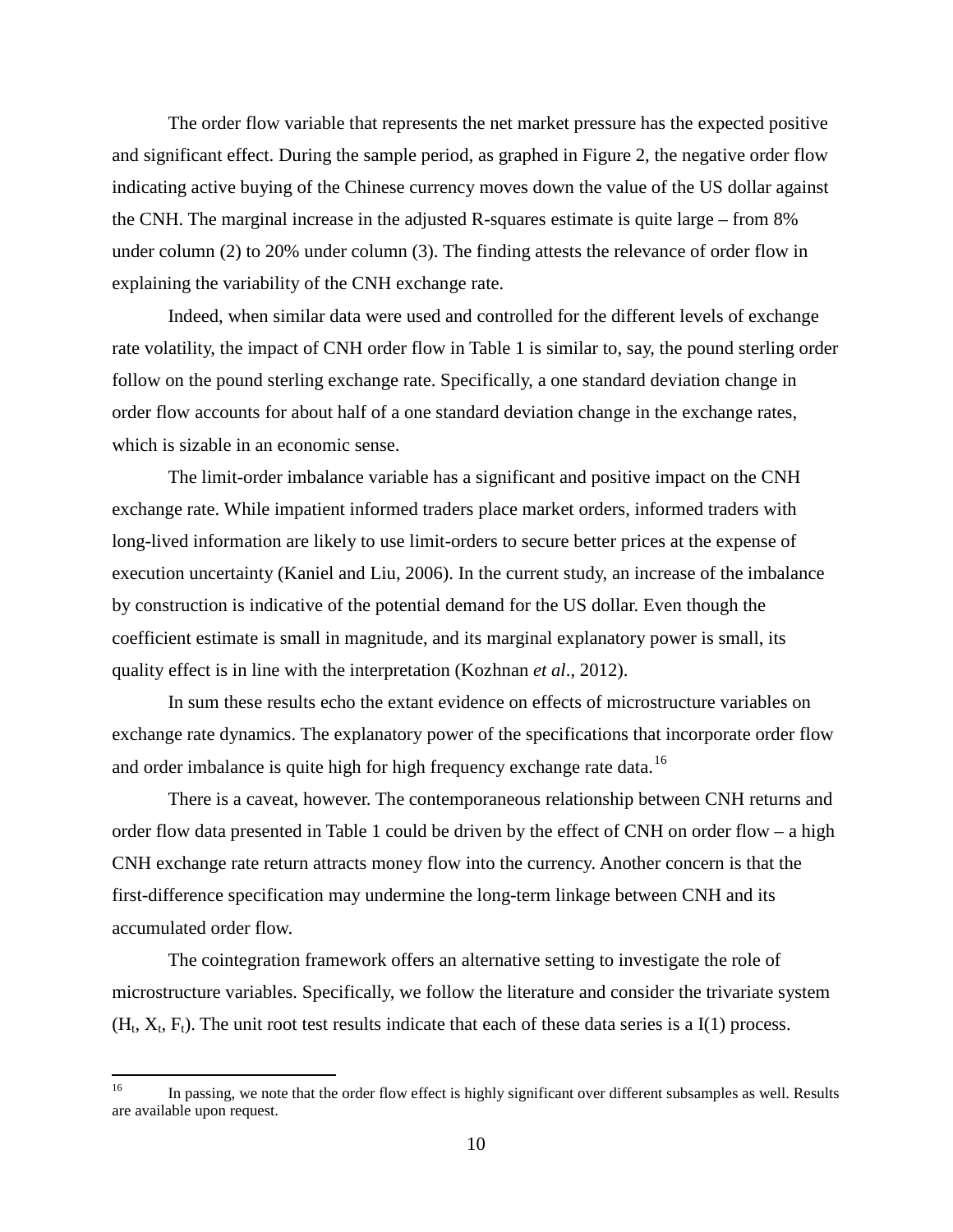Mixed cointegration test results were obtained from the Johansen test and Phillips-Ouliaris test (Johansen, 1991, Phillips and Ouliaris, 1990). While the former test failed to reject the null hypothesis of no cointegration, the latter test rejected the no-cointegration null. The results from estimating the vector autoregression correction model (VECM), however, lend support to the inference that the three variables have one cointegration relationship.<sup>[17](#page-12-0)</sup> Thus, we proceed with specification that allows for one cointegration relationship, and report in Table 2 the results of estimating the VECM:

$$
\Delta H_t = \alpha_1 + \delta_1 EC_{t-1} + \phi_1 \Delta H_{t-1} + \beta_1 \Delta X_{t-1} + \gamma_1 \Delta F_{t-1} + \varepsilon_{1t},
$$
  
\n
$$
\Delta X_t = \alpha_2 + \delta_2 EC_{t-1} + \phi_2 \Delta H_{t-1} + \beta_2 \Delta X_{t-1} + \gamma_2 \Delta F_{t-1} + \varepsilon_{2t},
$$
\n(3)

and

 $\Delta F_t = \alpha_3 + \delta_3 EC_{t-1} + \phi_3\Delta H_{t-1} + \beta_3\Delta X_{t-1} + \gamma_3\Delta F_{t-1} + \varepsilon_{3t},$  (4) where  $EC_{t-1}$  is the error correction term<sup>18</sup>, and the lag structure is selected using the information criteria AIC and SC.

<span id="page-12-0"></span><sup>17</sup> For brevity, the unit root and cointegration test results are not reported, but available from the authors. Note that, according to the Granger-Engle representation theorem (Engle and Granger, 1987), the significant equilibrium correction in the VECM is indicative of a cointegrated system.<br><sup>18</sup> The error correction term, with the trend and constant included, is given by H<sub>t</sub>-.0012 X<sub>t</sub> +.0108 F<sub>t</sub>, and the 17

<span id="page-12-1"></span>t-statistics of the two coefficient estimates are, respectively, -1.85 and 2.87.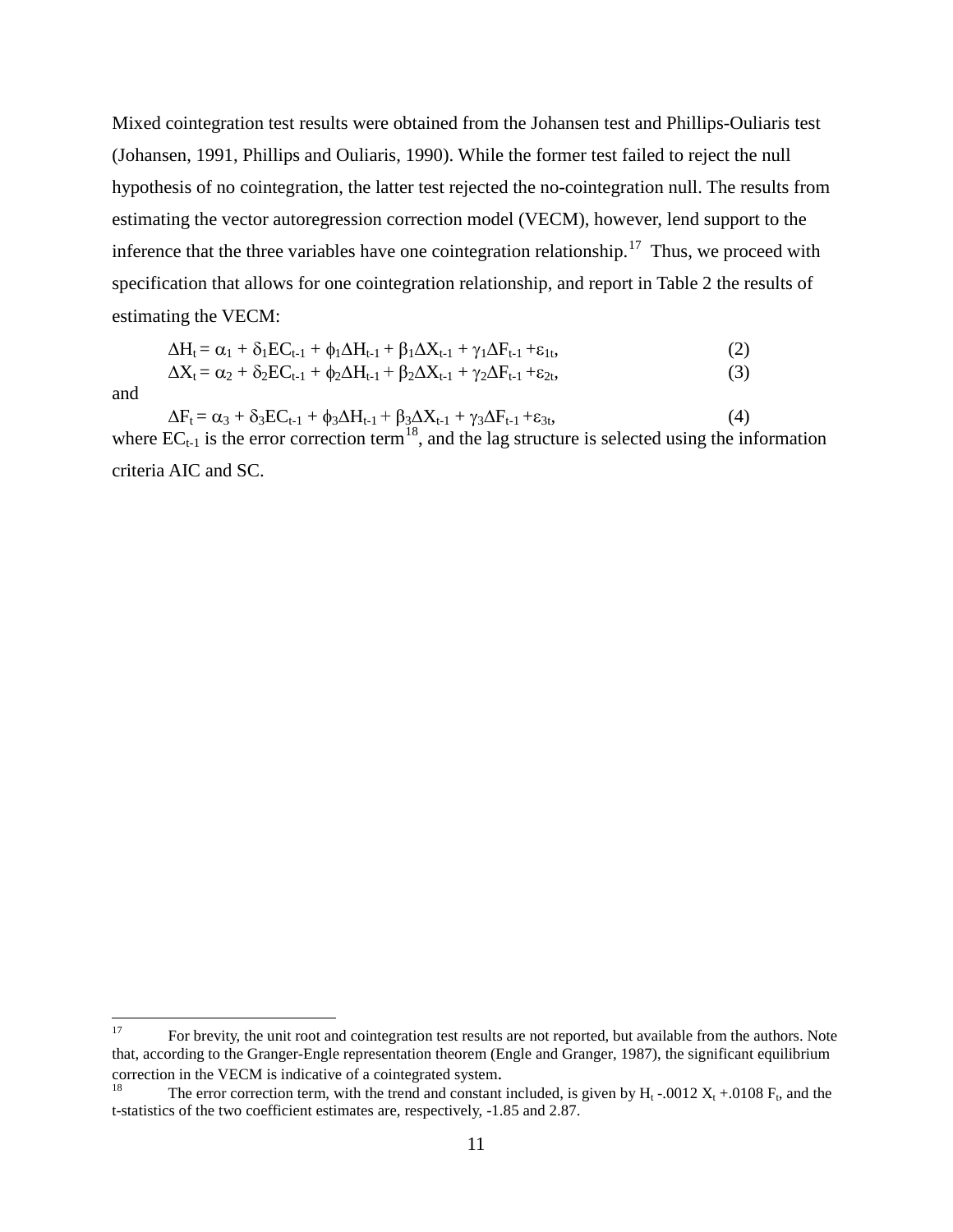Table 2. The VECM of  $(H_t, X_t, F_t)$ 

|                  | $\Delta H_{\rm t}$ | $\Delta\rm X_{t}$ | $\Delta F_t$ |
|------------------|--------------------|-------------------|--------------|
| $EC_{t-1}$       | -.0264             | 1.5538            | -2.0404      |
|                  | $(-3.07)$          | (.74)             | $(-2.46)$    |
| $\Delta H_{t-1}$ | -.0986             | -5.5316           | -4.1240      |
|                  | $(-2.65)$          | $(-.61)$          | $(-1.15)$    |
| $\Delta X_{t-1}$ | .0004              | .0011             | .0137        |
|                  | (2.74)             | (.03)             | (.92)        |
| $\Delta F_{t-1}$ | $-.0005$           | .0864             | -.2936       |
|                  | $(-1.46)$          | (1.00)            | $(-8.58)$    |
| Constant         | -.0001             | -.0143            | .0021        |
|                  | $(-1.93)$          | $(-.91)$          | (.34)        |

Adj. R2 .0283 -.0026 .1006

Note: The table presents the results of estimating the VECM specifications:

$$
\begin{aligned} \Delta H_t&=\alpha_1+\delta_1 EC_{t\text{-}1}+\varphi_1\Delta H_{t\text{-}1}+\beta_1\Delta X_{t\text{-}1}+\gamma_1\Delta F_{t\text{-}1}+\epsilon_{1t},\\ \Delta X_t&=\alpha_2+\delta_2 EC_{t\text{-}1}+\varphi_2\Delta H_{t\text{-}1}+\beta_2\Delta X_{t\text{-}1}+\gamma_2\Delta F_{t\text{-}1}+\epsilon_{2t}, \end{aligned}
$$

and

 $\Delta F_t = \alpha_3 + \delta_3 EC_{t-1} + \phi_3\Delta H_{t-1} + \beta_3\Delta X_{t-1} + \gamma_3\Delta F_{t-1} + \varepsilon_{3t}$ 

where the lag structure is determined by information criteria.  $EC<sub>t</sub>$  is the estimated error correction term, with the trend and constant included, and is given by  $H_t$  -.0012  $X_t$  +.0108  $F_t$ , and the robust tstatistics of the two coefficient estimates are, respectively, -1.85 and 2.87. Adjusted R-squares estimates are provided in the row labeled "Adj. R2." Roubust t-statistics are given in parentheses underneath coefficient estimates.

The VECM results show that the order flow affects the CNH exchange rate through two channels. One is the empirical long-run channel represented by equilibrium correction via the error correction term. The other one is the short-term channel captured by the lagged order flow. The  $EC_{t-1}$  and  $\Delta X_{t-1}$  effects on CNH exchange rate returns have their expected signs and are statistically significant. The finding reinforces the order flow effect reported earlier, and is supportive of the notion that order flow causes CNH returns.

The order flow appears exogenous to these variables. None of the coefficient estimates under the  $\Delta X_t$  specification is statistically significant. On the other hand, the interest rate differential responds to the error correction term with the expected sign – a positive deviation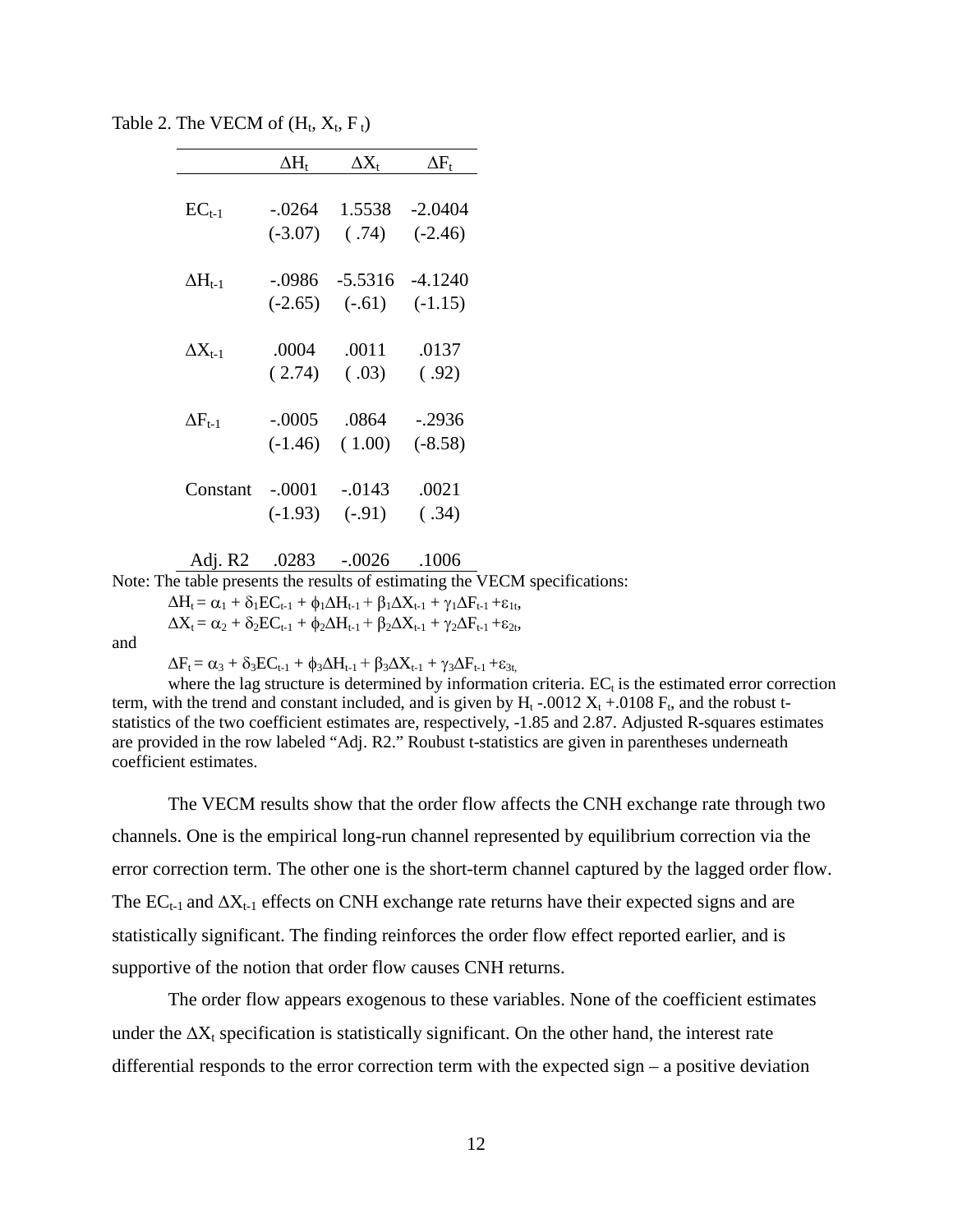from the empirical long run relationship leads to a decrease in the differential which in turn will shrink the error correction term, *ceteris paribus*.

Despite the error correction specification reveals the long-term and short-term impacts of order flow on the return of CNH exchange rates, the explanatory power as given by the estimate of the adjusted R-squares is quite small. To explore the roles of other possible determinants, we study an augmented version of equation (2):

$$
\Delta H_t = \alpha_1 + \delta_1 EC_{t-1} + \phi_1 \Delta H_{t-1} + \beta_1 \Delta X_{t-1} + \gamma_1 \Delta F_{t-1} + \partial Z_t + \varepsilon_{1t},\tag{5}
$$

where the augmented variable  $Z_t$  includes currency volatility index, contemporaneous and lagged) limit order imbalances, and contemporaneous order flow. The results of estimating (5) are presented in Table 3.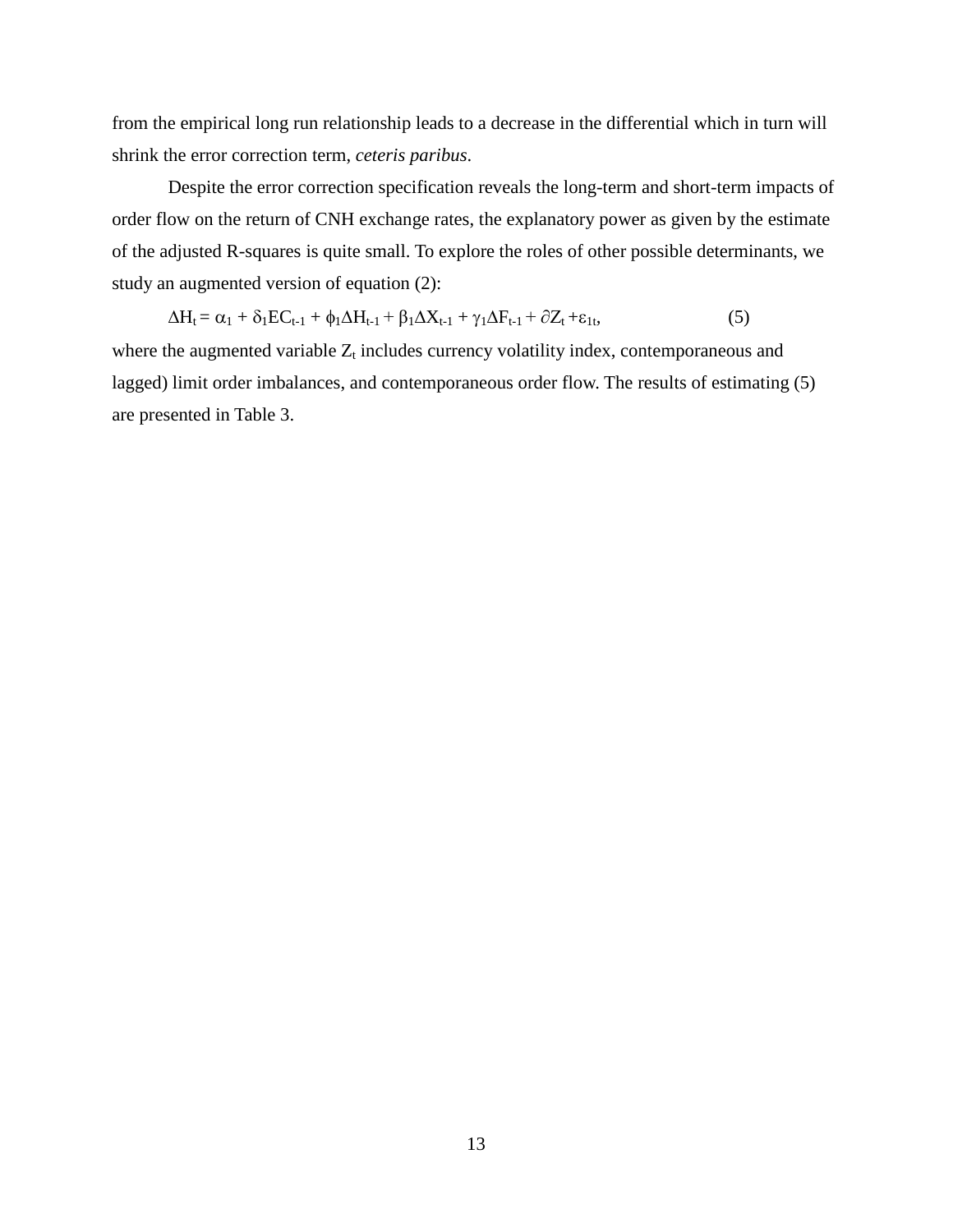|                         | (1)       | (2)       | (3)       | (4)       | (5)       |
|-------------------------|-----------|-----------|-----------|-----------|-----------|
| Constant                | $-.0001$  | $-.0001$  | $-.0001$  | $-0.0001$ | $-0.0001$ |
|                         | $(-1.96)$ | $(-2.08)$ | $(-1.16)$ | $(-1.24)$ | $(-1.01)$ |
| $EC_{t-1}$              | $-.0264$  | $-.0187$  | $-.0080$  | $-0.0073$ | $-0.0093$ |
|                         | $(-3.07)$ | $(-2.24)$ | $(-1.06)$ | $(-0.98)$ | $(-1.31)$ |
| $\Delta H_{t-1}$        | $-.0986$  | $-.1215$  | $-1141$   | $-0.1590$ | $-0.1405$ |
|                         | $(-2.65)$ | $(-3.37)$ | $(-2.96)$ | $(-3.97)$ | $(-3.67)$ |
| $\Delta X_{t-1}$        | .0004     | .0003     | .0002     | 0.0003    | 0.0003    |
|                         | (2.74)    | (2.02)    | (1.85)    | (2.19)    | (2.27)    |
| $\Delta F_{t-1}$        | $-.0005$  | $-.0005$  | $-.0003$  | $-0.0005$ | $-0.0007$ |
|                         | $(-1.46)$ | $(-1.51)$ | $(-1.07)$ | $(-1.41)$ | $(-2.26)$ |
| $\Delta \text{vol} a_t$ |           | .0207     | .0219     | 0.0227    | 0.0208    |
|                         |           | (7.60)    | (9.00)    | (9.07)    | (8.69)    |
| $LOIm_{t-1}$            |           |           | .0001     | 0.0000    | 0.0000    |
|                         |           |           | (1.76)    | (0.93)    | (1.22)    |
| $LOIm_t$                |           |           |           | 0.0001    | 0.0000    |
|                         |           |           |           | (2.90)    | (1.64)    |
| $\Delta X_t$            |           |           |           |           | 0.0010    |
|                         |           |           |           |           | (7.90)    |
| Adj. R2                 | .03       | .10       | .12       | 0.15      | 0.23      |

Table 3. The VECM  $(H_t, X_t, F_t)$  specification of the CNH exchange rate return: with augmented variables

Note: The table presents the results of estimating  $\Delta H_t = \alpha_1 + \delta_1 EC_{t-1} + \phi_1 \Delta H_{t-1} + \beta_1 \Delta X_{t-1} + \gamma_1 \Delta F_{t-1} + \partial Z_t$ + $\varepsilon_{1t}$ , where  $Z_t$  include the change in the JP Morgan emerging markets currency volatility index ( $\Delta \text{vol} a_t$ ), contemporaneous and lagged limit order imbalances  $(LOIm_t and LOIm_{t-1})$ , and contemporaneous order flow  $(\Delta X_t)$ . Adjusted R-squares estimates are provided in the row labeled "Adj. R2." Roubust t-statistics are given in parentheses underneath coefficient estimates.

For comparison purposes, Column (1) repeats the results of the  $\Delta H_t$  equation from Table 2. Similar to the results in Table 1, the inclusion of the emerging market currency volatility variable improves the adjusted R-squares estimate by about 7% (Column 2). The effect of the limited order imbalance variable appears to come through the contemporaneous channel – the effect of the lagged variable becomes statistically insignificant in the presence of the contemporaneous limited order imbalance. The order flow variable, on the other hand, exerts both contemporaneous and lagged effects on the return of CNH. The lagged effects from order flow can be interpreted as slow learning or over-reaction (e.g. due to illiquidity). The positive sign reported for all cases considered in the Table lends support to the slow learning or partial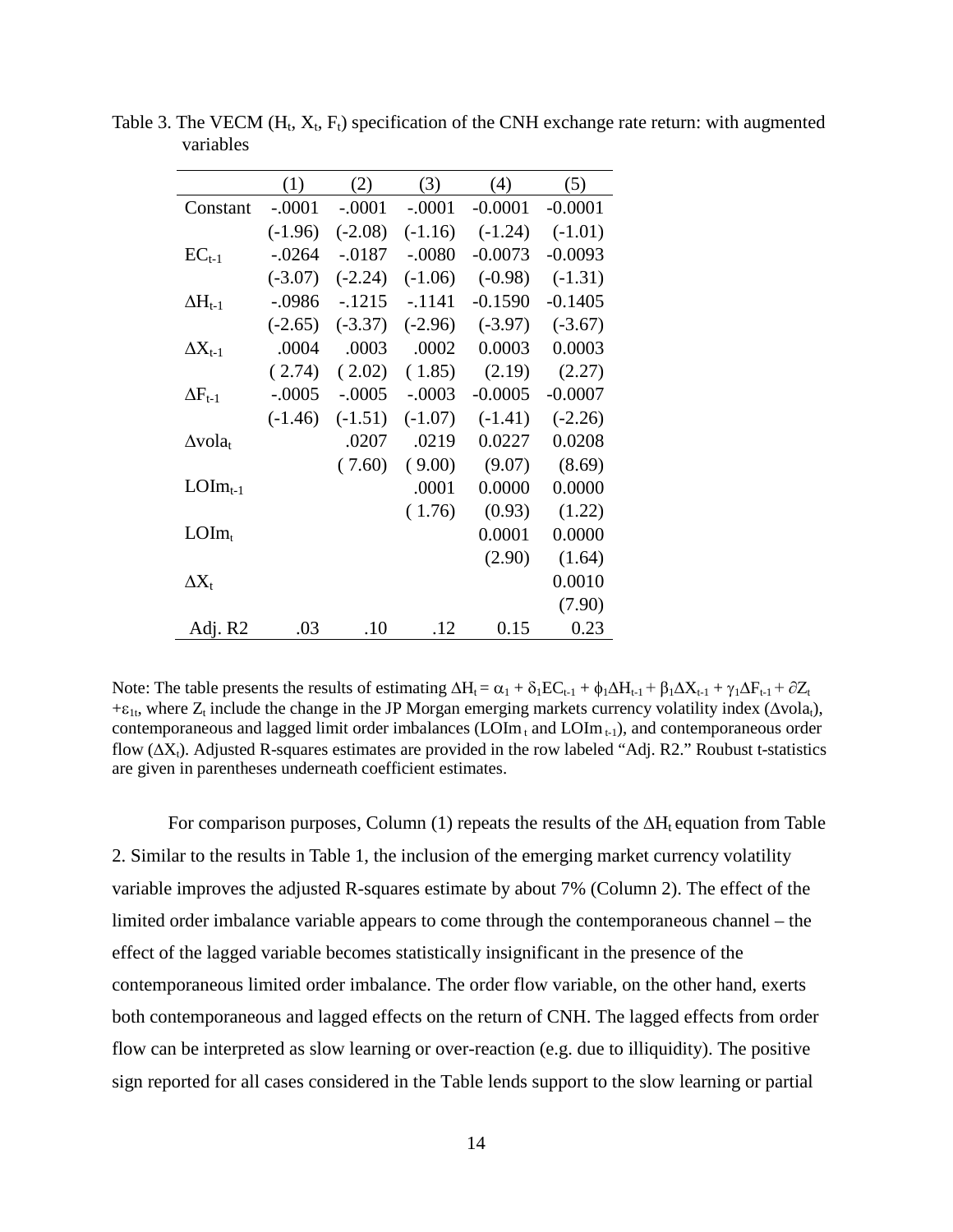adjustment mechanism. The lagged order flow effect, as expected, is weaker than the contemporaneous effect.

In the presence of these additional microstructure variables, the error correction term loses its statistical significance and the other three lagged variables under the VECM specification retain or reinforce their levels of significance. Put all these together, we infer that the order flow equilibrium correction effect on CNH returns in Table 2 is spurious. The order flow effect is likely to work through the short term channel and transmitted via the contemporaneous and lagged order flow variations.

Among the  $\Delta H_t$  specifications in these three Tables, the specification that incorporates both current and lagged order flow variables yields the largest estimate of adjusted R-squares. The results reinforce the role of flow order in explaining CNH exchange rate movements.

#### *3.2 Offshore and Onshore Interactions*

The CNH and CNY exchange rates are exchange rates of the same currency RMB. What is the linkage between these two exchange rates? China's capital control policies segregate the supply and demand conditions in two markets of these two exchange rates, and keep them separated. Even though they are the prices of the same RMB, they could move separately. However, there are reasons to believe that the CNH exchange rate could affect the CNY exchange rate, and vice versa.

The launch of the offshore RMB market in general and the CNH foreign exchange trading in particular are hailed as notable events in China's process to liberalize its financial sector. In principle the CNH foreign exchange market helps China to gauge the implications for liberalizing the RMB exchange rate. In the absence of tight and direct capital controls, the CNH foreign exchange market attracts participants from different parts of the world and allows market forces to influence the CNH exchange rate. Thus, price discovery is believed to be a key function of the CNH exchange rate.

The practical question is: Does the information revealed by the CNH exchange rate transmit to the CNY exchange rate? Despite the rapid growth of the nascent CNH foreign exchange market, it is still small compared with the on-shore RMB market.<sup>[19](#page-16-0)</sup> More importantly,

<span id="page-16-0"></span>According to the 2013 BIS triennial survey, the onshore market accounted for 59% of the total global RMB trading.  $19$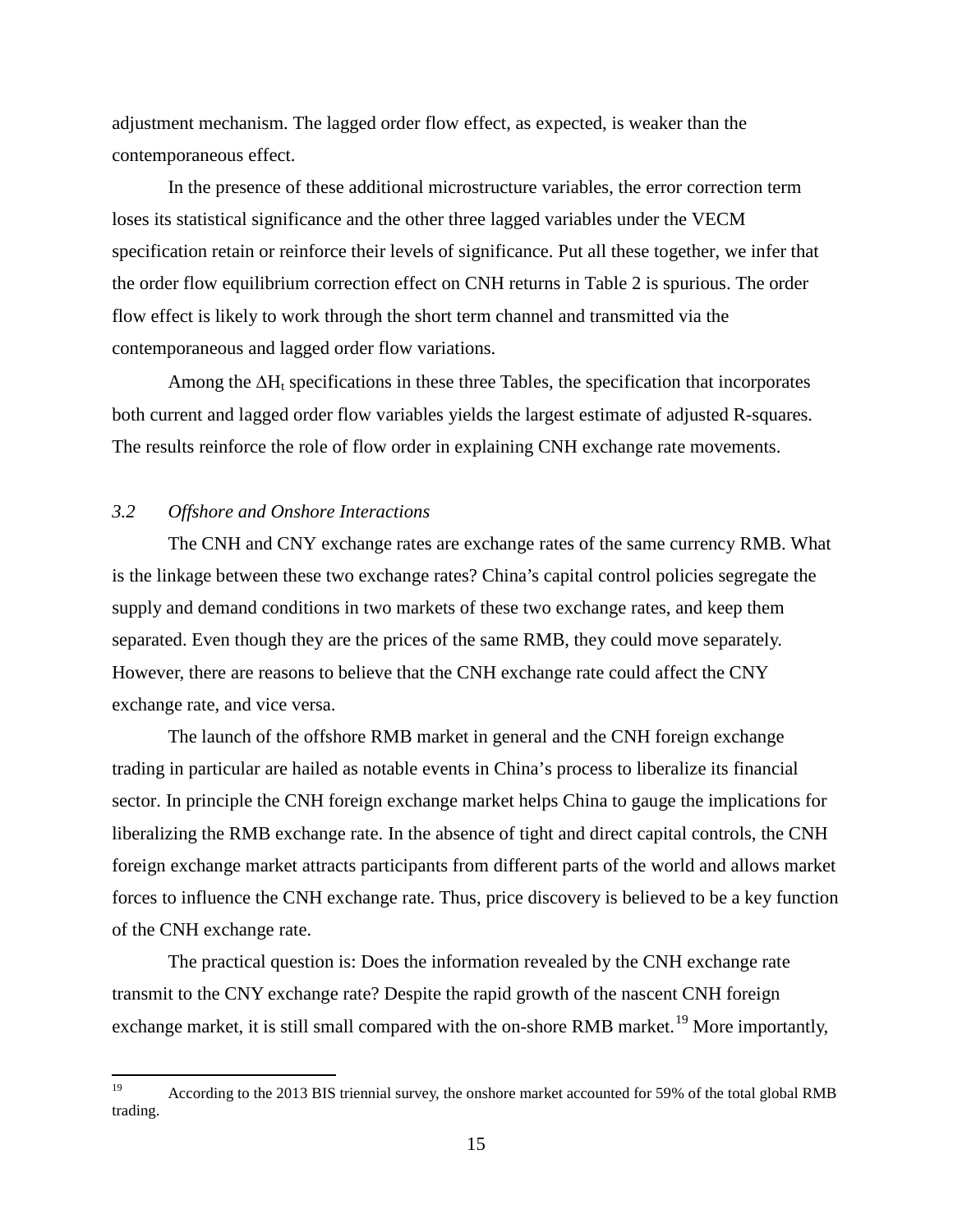the CNY exchange rate is anchored to the daily officially determined RMB fixing rate and is only allowed to fluctuate within a defined band around the fixing rate. Even though China does not directly control the CNH rate, she could indirectly influence it through the RMB fixing and other policy measures. The CNH movement may thus take the hints from the CNY exchange rate.

To shed some insight on the interaction of onshore and offshore RMB markets, we study the causal relationship of the CNY and CNH exchange rates. Since the standard unit root tests affirmed that both exchange rate series are I(1) process, the cointegration approach that allows for long-run interaction is adopted to investigate the their dynamics.<sup>[20](#page-17-0)</sup>

Both the Johansen test and Phillips-Ouliaris test rejected the no-cointegration null and suggested the presence of one cointegration vector in the bivariate system of CNY and CNH exchange rates.<sup>[21](#page-17-1)</sup> The estimated cointegrating vector is  $(1, -1.0735)$  and the estimate is highly significant with a t-statistic of -27.78. Thus, the error correction term used in the corresponding bivariate VECM specification is  $(Y_t - 1.0735H_t)$ , where  $Y_t$  is the CNY exchange rate. In passing, it is noted that the estimated cointegrating vector is quite close to (1, -1); indicating that the two exchange rates tend to move in tandem on average despite some large deviations observed in Figure 1.

Table 4 presents the results of estimating the bivariate  $(Y_t, H_t)$  VECM specification:

$$
\Delta H_t = \alpha_1 + \delta_1 EC_{t-1} + \phi_{11}\Delta H_{t-1} + \phi_{12}\Delta H_{t-2} + \beta_{11}\Delta Y_{t-1} + \beta_{12}\Delta Y_{t-2} + \varepsilon_{1t},
$$
(6)

and

$$
\Delta Y_{t} = \alpha_{2} + \delta_{2} EC_{t-1} + \phi_{21}\Delta H_{t-1} + \phi_{22}\Delta H_{t-2} + \beta_{21}\Delta Y_{t-1} + \beta_{22}\Delta Y_{t-2} + \epsilon_{2t},
$$
(7)

where the lag structure is determined by information criteria. Recall the error correction term  $EC_{t-1}$  is given by  $(Y_{t-1} - 1.0735H_{t-1})$ .

The CNY and CNH exchange rates display different equilibrium correction mechanisms – the former exchange rate is not statistically affected by the error correction term while the latter is statistically affected. The estimates of individual coefficients of lagged returns indicate that there are some significant cross exchange rate effects. The second lagged CNH return has a

<span id="page-17-0"></span><sup>&</sup>lt;sup>20</sup> For completeness, we estimated the bivariate ( $\Delta Y_t$ ,  $\Delta H_t$ ) vector autoregression specification. For the sample under consideration, there is no cross-exchange rate interaction. The results are available upon reque 20

<span id="page-17-1"></span>For brevity, the unit root and cointegration test results are not reported, but available from the authors. Craig *et al.* (2013) Funke *et al.* (2014) and Maziad and Kang (2012), for example, studied CNH and CNY interactions using threshold autoregressive models or GARCH models, which do not explicitly allow for long-term interactions.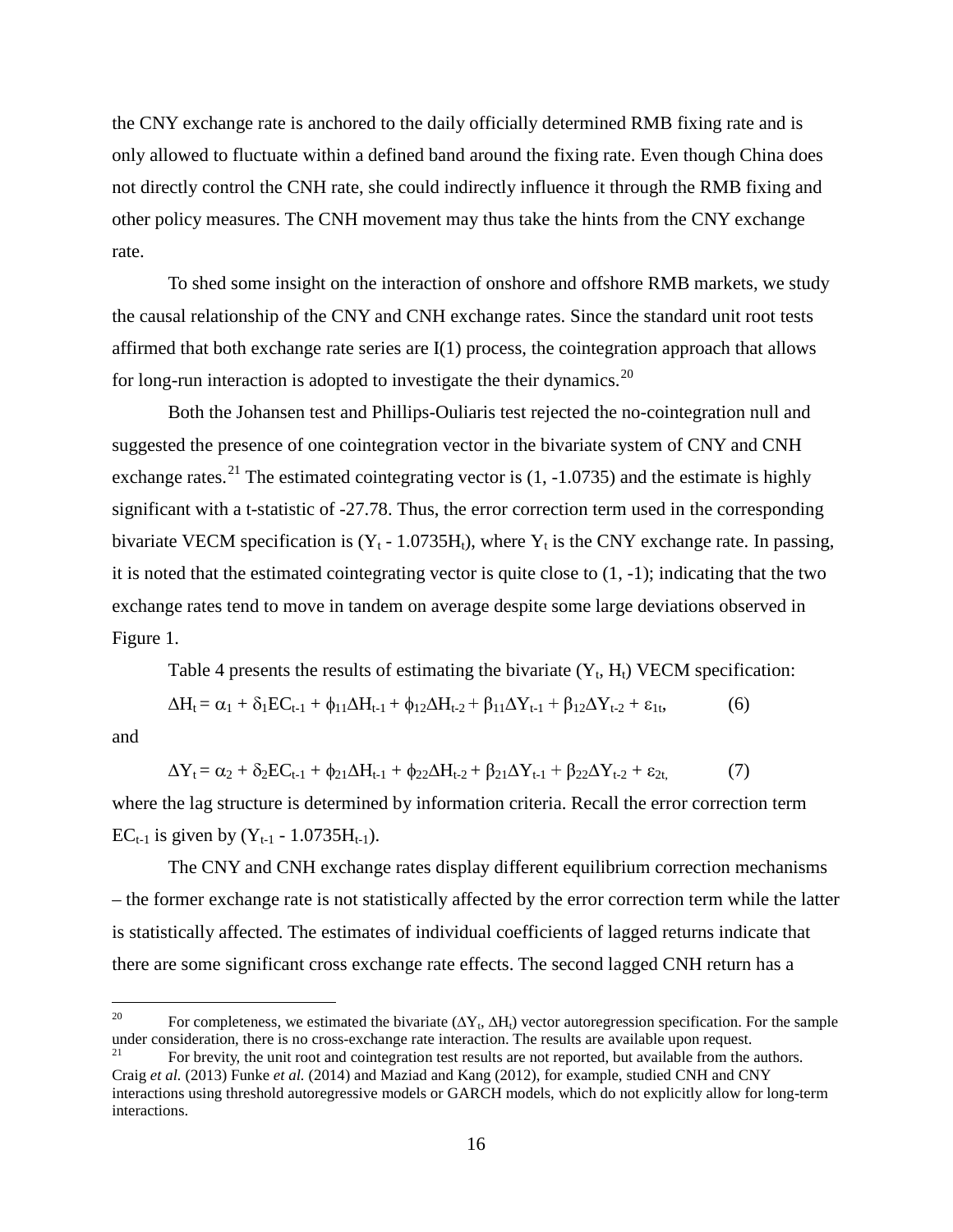marginal positive impact on the CNY return. A similarly cross-rate lagged effect is observed from CHY return on CNH. Nonetheless, the usual Granger causality block exogeneity Wald test indicated the absence of causal relationship between  $\Delta H_t$  and  $\Delta Y_t$ . Overall, the VECM results indicate that the equilibrium adjustment is mainly borne by the CNH exchange rate and the short-term feedback between the two RMB exchange rates is not very strong.

Table 4. The VECM of  $(Y_t, H_t)$ 

|                  | $\Delta Y_t$              | $\Delta H_t$           |
|------------------|---------------------------|------------------------|
| $EC_{t-1}$       | .001416<br>(.15)          | .065539<br>(4.21)      |
| $\Delta Y_{t-1}$ | $-.14084$<br>$(-3.47)$    | .049671<br>(.73)       |
| $\Delta Y_{t-2}$ | $-0.01664$<br>$(-.41185)$ | .121189<br>(1.79200)   |
| $\Delta H_{t-1}$ | .022432<br>(.93)          | $-.08021$<br>$(-1.98)$ |
| $\Delta H_{t-2}$ | .039698<br>(1.66)         | $-.08132$<br>$(-2.03)$ |
| Constant         | $-.00013$<br>$(-3.29)$    | $-.00012$<br>$(-1.80)$ |
| Adj. R2          | .013                      | .037                   |

Note: The table presents the results of estimating the VECM specifications:

 $\Delta H_t = \alpha_1 + \delta_1 EC_{t-1} + \phi_{11}\Delta H_{t-1} + \phi_{12}\Delta H_{t-2} + \beta_{11}\Delta Y_{t-1} + \beta_{12}\Delta Y_{t-2} + \epsilon_{1t}$ 

and

 $\Delta Y_t = \alpha_2 + \delta_2 EC_{t-1} + \phi_{21}\Delta H_{t-1} + \phi_{22}\Delta H_{t-2} + \beta_{21}\Delta Y_{t-1} + \beta_{22}\Delta Y_{t-2} + \epsilon_{2t}$ 

where the lag structure is determined by information criteria. The error correction term  $EC_{t-1}$  is given by  $(Y_{t-1} - 1.0735H_{t-1})$ , and the robust t-statistic of the estimates is -27.78. Adjusted R-squares estimates are provided in the row labeled "Adj. R2." Roubust t-statistics are given in parentheses underneath coefficient estimates.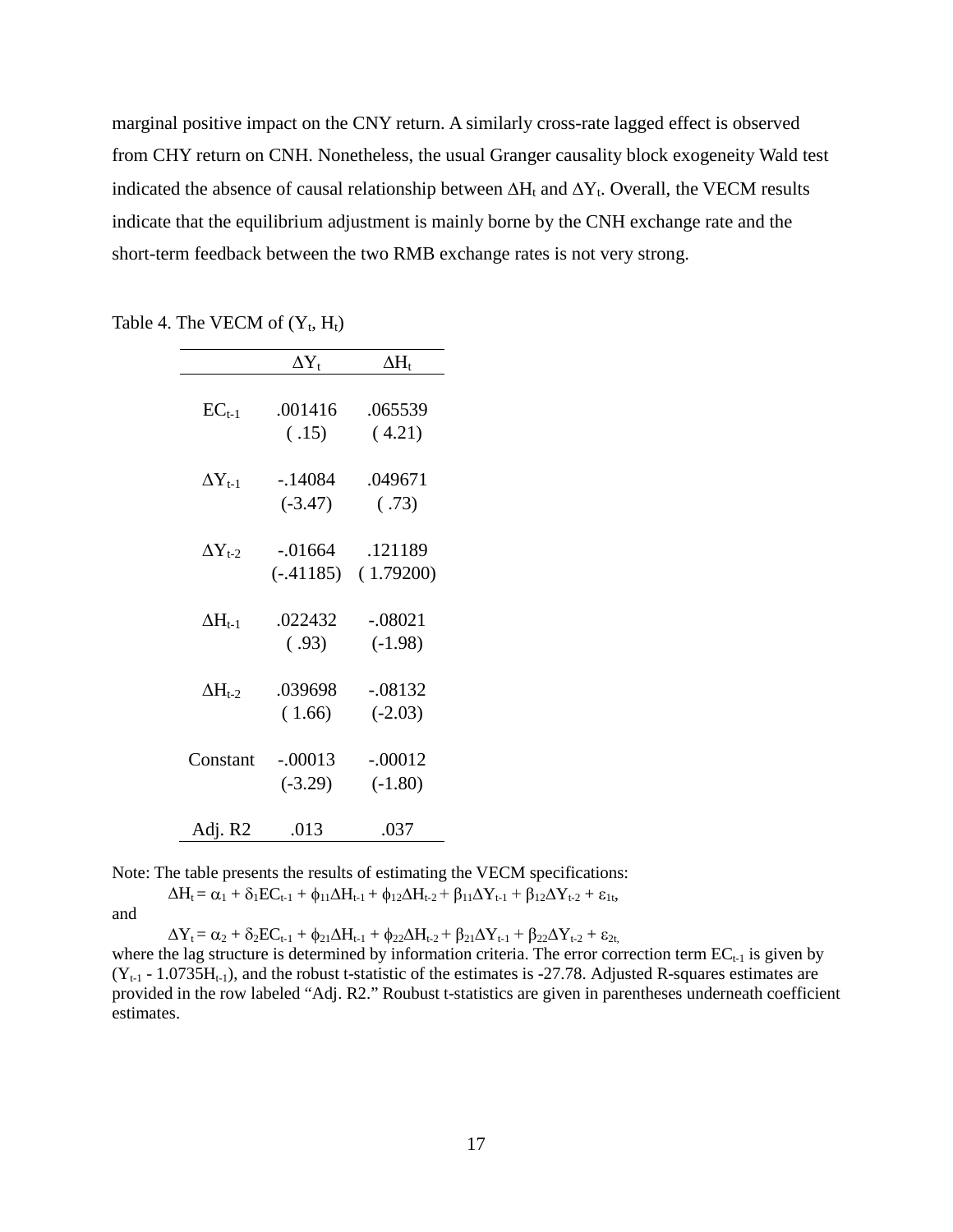Similar to the results in Table 2, the explanatory power of the bivariate VECM( $Y_t$ ,  $H_t$ ) specification is quite low. Again, the roles of other possible determinants are investigated using the following augmented specifications:

$$
\Delta H_t = \alpha_1 + \delta_1 EC_{t-1} + \phi_{11}\Delta H_{t-1} + \phi_{12}\Delta H_{t-2} + \beta_{11}\Delta Y_{t-1} + \beta_{12}\Delta Y_{t-2} + \partial_1 Z_t + \epsilon_{1t}, \quad (6)
$$

and

$$
\Delta Y_{t} = \alpha_{2} + \delta_{2} EC_{t-1} + \phi_{21}\Delta H_{t-1} + \phi_{22}\Delta H_{t-2} + \beta_{21}\Delta Y_{t-1} + \beta_{22}\Delta Y_{t-2} + \partial_{2}Z_{t} + \varepsilon_{2t} (7)
$$

where  $Z_t$  include the extra explanatory variables. In addition to the microstructure and macroeconomic variables, we examine the impacts of the official RMB central parity rate on the CNH and CNY exchange rate dynamics. Specifically, we consider a) the change in the log of the central parity rate,  $\Delta P_t$ , and b) the deviations from the central parity rate,  $(P_t - H_{t-1})$  and  $(P_t - Y_{t-1})$ . The time subscripts used to construct the deviation variables is due to the fact that the central parity rate is announced before the trading in the morning and the CNH and CNY rates are endof-the-day quotes. That is, the deviation variables capture the information reached the market between yesterday's closing and today's opening.

The results of estimating (6) and (7) are presented in Table 5. To facilitate discussions, we repeated the generic VECM results under Column (1). The basic VECM results are qualitatively the same in the presence of these additional variables. Specifically, it is the CNH return and not the CNY return variable that reacts to the error correction term. The cross-rate effects are similar to those revealed under the bivariate  $VECM(Y_t, H_t)$  setting.

The additional variables have differential abilities to explain variations in returns on CNY and CNH. The marginal explanatory power of the emerging market currency volatility variable, for instance, is again about 7% for the return on CNH but is only about 1% for the CNY return. The limited effect on the CNY reflects this exchange rate is less subject to market influences. The interest rate differential again has no significant impact on either exchange rate.

Apparently, the CNH order flow affects both CNH and CNY exchange rates. The effect on returns on CNH is qualitative similar to the one revealed in Table 4 – both the lagged and contemporaneous order flow variables are significant and have contributed a noticeable improvement in the model performance. For the CNY exchange rate, only the contemporaneous CNH order flow is statistically significant and its presence increases the estimate of adjusted Rsquares by only 1%.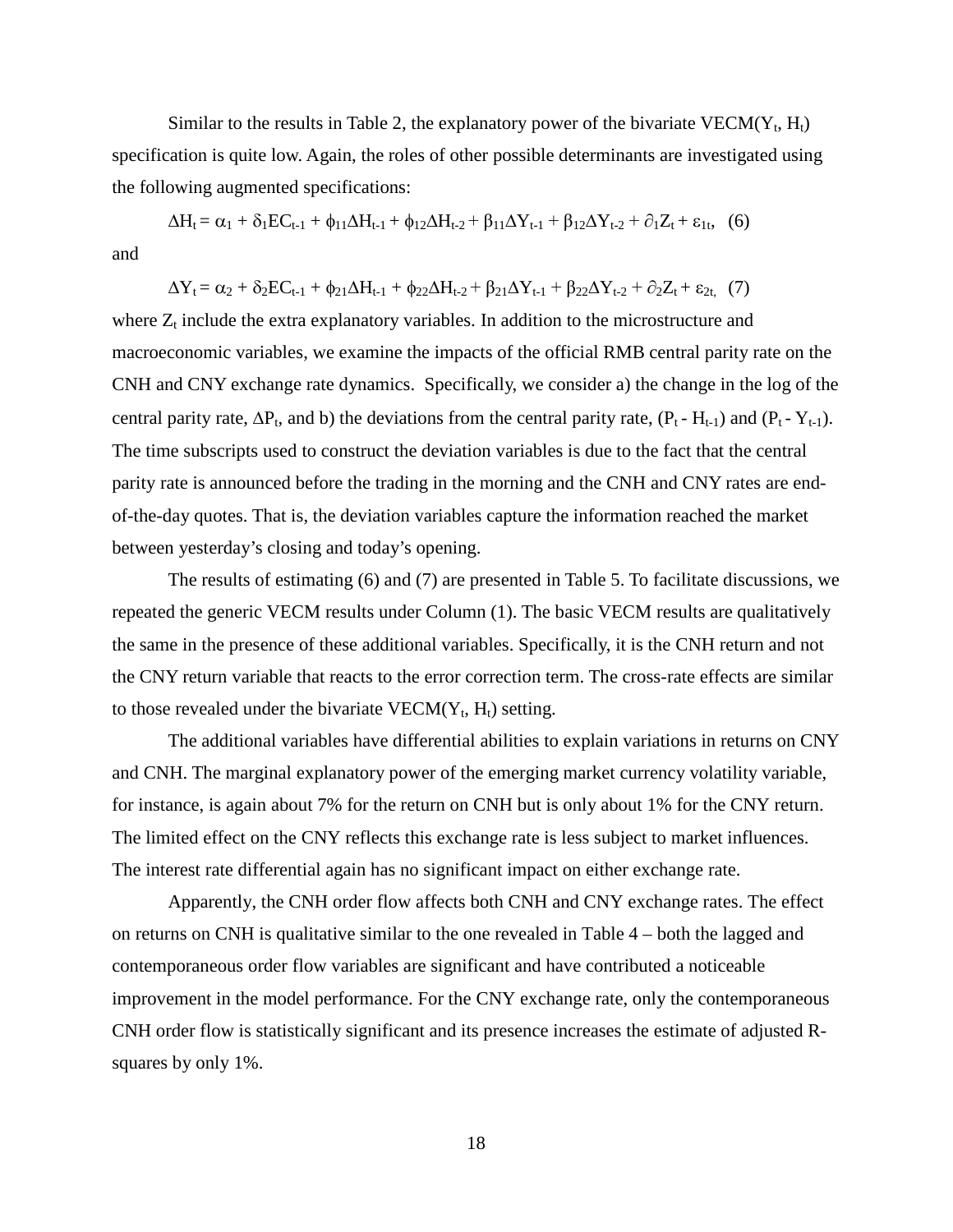|                         | (1)            |              |              | (2)          | (3)          |              |              | (4)          | (5)          |              |
|-------------------------|----------------|--------------|--------------|--------------|--------------|--------------|--------------|--------------|--------------|--------------|
|                         | $\Delta Y_{t}$ | $\Delta H_t$ | $\Delta Y_t$ | $\Delta H_t$ | $\Delta Y_t$ | $\Delta H_t$ | $\Delta Y_t$ | $\Delta H_t$ | $\Delta Y_t$ | $\Delta H_t$ |
| Constant                | $-.0001$       | $-.0001$     | $-.0001$     | $-.0001$     | $-.0001$     | $-.0001$     | $-.0001$     | $-.0001$     | $-0.0001$    | 0.0000       |
|                         | $(-3.29)$      | $(-1.80)$    | $(-3.41)$    | $(-1.92)$    | $(-3.41)$    | $(-1.92)$    | $(-3.42)$    | $(-1.92)$    | $(-2.59)$    | $(-0.70)$    |
| $EC_{t-1}$              | .0014          | .0655        | $-.0036$     | .0543        | $-.0032$     | .0547        | $-.0031$     | .0545        | 0.0025       | 0.0696       |
|                         | (.15)          | (4.21)       | $(-.39)$     | (3.61)       | $(-.35)$     | (3.63)       | $(-.34)$     | (3.62)       | (0.26)       | (4.86)       |
| $\Delta Y_{t-1}$        | $-.1408$       | .0497        | $-1256$      | .0839        | $-.1240$     | .0857        | $-1216$      | .0749        | $-0.0556$    | $-0.0419$    |
|                         | $(-3.47)$      | (.73)        | $(-3.15)$    | (1.28)       | $(-3.10)$    | (1.31)       | $(-3.03)$    | (1.14)       | $(-1.25)$    | $(-0.65)$    |
| $\Delta Y_{t-2}$        | $-0.0166$      | .1212        | $-0191$      | .1143        | $-.0198$     | .1134        | $-0.0194$    | .1117        | $-0.0239$    | 0.1187       |
|                         | $(-.41)$       | (1.79)       | $(-.48)$     | (1.75)       | $(-.50)$     | (1.74)       | $(-.49)$     | (1.72)       | $(-0.53)$    | (1.83)       |
| $\Delta H_{t-1}$        | .0224          | $-.0802$     | .0043        | $-.1208$     | .0054        | $-1196$      | .0083        | $-1325$      | $-0.0009$    | $-0.1043$    |
|                         | (.92)          | $(-1.98)$    | (.18)        | $(-3.06)$    | (.22)        | $(-3.03)$    | (.34)        | $(-3.31)$    | $(-0.03)$    | $(-2.40)$    |
| $\Delta H_{t-2}$        | .0397          | $-.0813$     | .0371        | $-0.0856$    | .0378        | $-.0847$     | .0378        | $-.0847$     | 0.0423       | $-0.0417$    |
|                         | (1.66)         | $(-2.03)$    | (1.57)       | $(-2.21)$    | (1.60)       | $(-2.19)$    | (1.60)       | $(-2.19)$    | (1.48)       | $(-1.01)$    |
| $\Delta \text{vol} a_t$ |                |              | .0091        | .0213        | .0090        | .0211        | .0091        | .0206        | 0.0077       | 0.0202       |
|                         |                |              | (5.58)       | (7.93)       | (5.49)       | (7.85)       | (5.53)       | (7.63)       | (4.68)       | (8.53)       |
| $\Delta F_t$            |                |              |              |              | .0002        | .0002        | .0002        | .0002        | 0.0001       | $-0.0001$    |
|                         |                |              |              |              | (.99)        | (.68)        | (1.01)       | (.64)        | (0.46)       | $(-0.42)$    |
| $\Delta X_{t-1}$        |                |              |              |              |              |              | $-.0001$     | .0003        | 0.0000       | 0.0003       |
|                         |                |              |              |              |              |              | $(-.65)$     | (1.77)       | $(-0.19)$    | (2.44)       |
| $\Delta X_t$            |                |              |              |              |              |              |              |              | 0.0003       | 0.0010       |
|                         |                |              |              |              |              |              |              |              | (3.87)       | (8.04)       |
| Adj. R2                 | .01            | .04          | .05          | .11          | .05          | .11          | .05          | .11          | 0.06         | 0.25         |

Table 5A. The VECM( $Y_t$ ,  $H_t$ ) specifications of the CNY and CNH exchange rate returns: with augmented variables

Note: The table presents the results of estimating

and

 $\Delta H_t = \alpha_1 + \delta_1 EC_{t-1} + \phi_{11}\Delta H_{t-1} + \phi_{12}\Delta H_{t-2} + \beta_{11}\Delta Y_{t-1} + \beta_{12}\Delta Y_{t-2} + \partial_1Z_t + \varepsilon_{1t}$  $\Delta Y_t = \alpha_2 + \delta_2 EC_{t-1} + \phi_{21}\Delta H_{t-1} + \phi_{22}\Delta H_{t-2} + \beta_{21}\Delta Y_{t-1} + \beta_{22}\Delta Y_{t-2} + \partial_2Z_t + \varepsilon_{2t}$ 

where the vector  $Z_t$  include the change in the JP Morgan emerging markets currency volatility index (∆volat), the change in the three month CNH-US interest rate differential, contemporaneous and lagged order flow ( $\Delta X_t$  and  $\Delta X_{t-1}$ ), contemporaneous and lagged limit order imbalances (LOIm<sub>t</sub> and LOIm<sub>t-1</sub>), the change in the central parity rate ( $\Delta P_t$ ), and deviations from the central parity rate ( $P_t$ -  $H_{t-1}$  and  $P_t$ -  $Y_{t-1}$ ). Adjusted R-squares estimates are provided in the row labeled "Adj. R2." Roubust t-statistics are given in parentheses underneath coefficient estimates.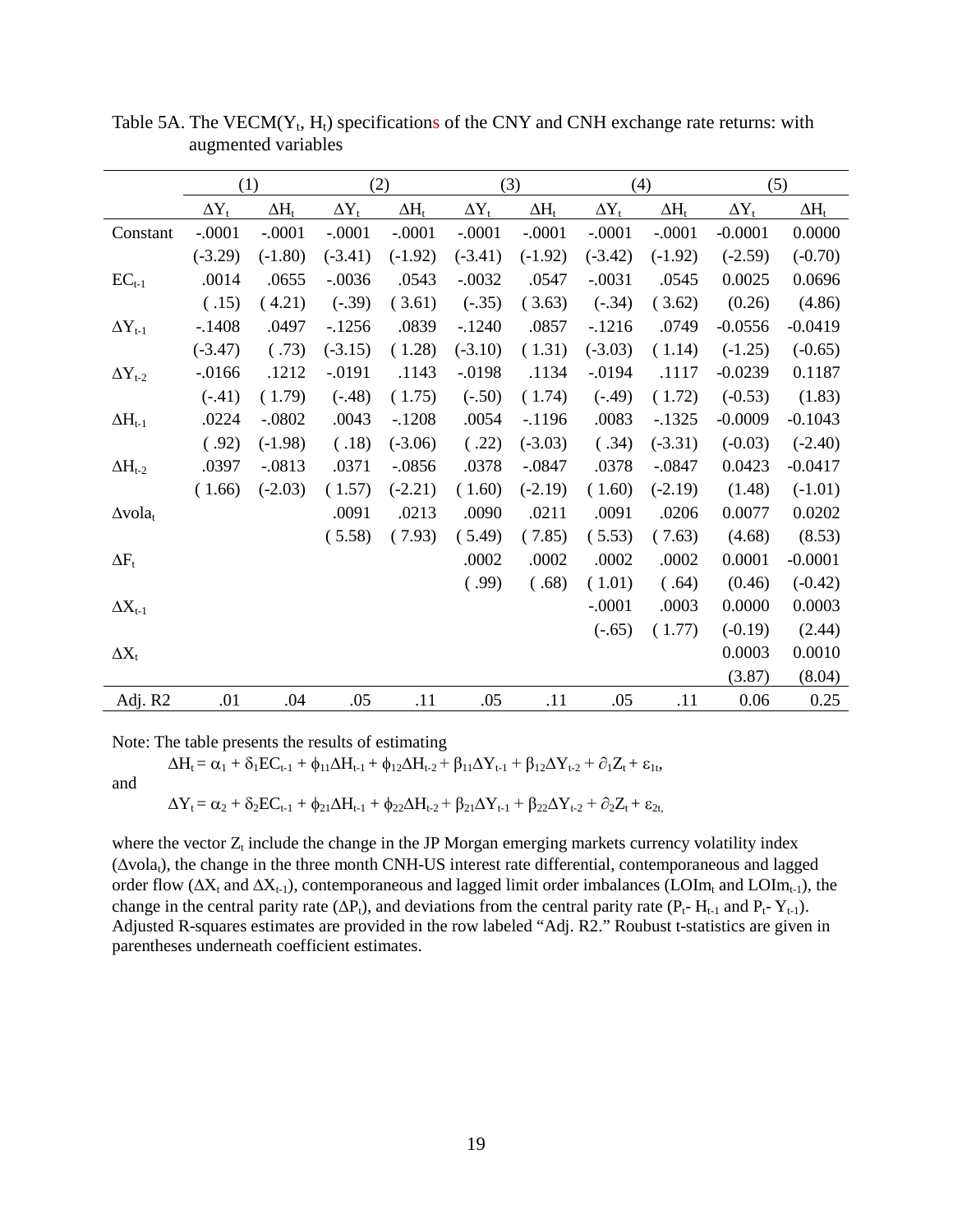|                         |              | (6)          | (7)          |              | (8)          |              |              | (9)          | (10)         |              |
|-------------------------|--------------|--------------|--------------|--------------|--------------|--------------|--------------|--------------|--------------|--------------|
|                         | $\Delta Y_t$ | $\Delta H_t$ | $\Delta Y_t$ | $\Delta H_t$ | $\Delta Y_t$ | $\Delta H_t$ | $\Delta Y_t$ | $\Delta H_t$ | $\Delta Y_t$ | $\Delta H_t$ |
| Constant                | $-.0001$     | .0000        | $-.0001$     | .0000        | $-.0001$     | .0000        | .0000        | .0003        | .0000        | .0001        |
|                         | $(-2.60)$    | $(-.71)$     | $(-2.57)$    | $(-.66)$     | $(-1.42)$    | (.25)        | $(-.10)$     | (5.54)       | (.00)        | (2.31)       |
| $EC_{t-1}$              | .0026        | .0718        | .0029        | .0726        | $-.0006$     | .0682        | .0248        | .2484        | .0158        | .1102        |
|                         | (.26)        | (5.00)       | (.29)        | (5.07)       | $(-.07)$     | (4.36)       | (1.65)       | (10.99)      | (1.47)       | (6.32)       |
| $\Delta Y_{t-1}$        | $-.0576$     | $-.0487$     | $-.0593$     | $-.0531$     | $-.0890$     | $-.0737$     | $-.0985$     | $-1416$      | $-.1020$     | $-1068$      |
|                         | $(-1.28)$    | $(-.75)$     | $(-1.32)$    | $(-.82)$     | $(-2.16)$    | $(-1.10)$    | $(-2.39)$    | $(-2.28)$    | $(-2.49)$    | $(-1.62)$    |
| $\Delta Y_{t-2}$        | $-.0229$     | .1180        | $-.0210$     | .1230        | $-.0084$     | .1598        | $-0.0199$    | .0785        | $-.0206$     | .1287        |
|                         | $(-.51)$     | (1.81)       | $(-.47)$     | (1.89)       | $(-.20)$     | (2.36)       | $(-.48)$     | (1.26)       | $(-.50)$     | (1.94)       |
| $\Delta H_{t-1}$        | $-.0002$     | $-.1068$     | .0000        | $-1064$      | $-.0238$     | $-1312$      | $-0170$      | $-.0832$     | $-0.0173$    | $-1146$      |
|                         | $(-.01)$     | $(-2.44)$    | $(-.00)$     | $(-2.44)$    | $(-.85)$     | $(-2.86)$    | $(-.60)$     | $(-1.96)$    | $(-.62)$     | $(-2.54)$    |
| $\Delta H_{t-2}$        | .0419        | $-.0435$     | .0413        | $-.0450$     | .0493        | $-.0510$     | .0535        | $-.0216$     | .0525        | $-.0430$     |
|                         | (1.46)       | $(-1.05)$    | (1.44)       | $(-1.09)$    | (1.86)       | $(-1.17)$    | (2.01)       | $(-.54)$     | (1.99)       | $(-1.01)$    |
| $\Delta \text{vol} a_t$ | .0076        | .0204        | .0075        | .0200        | .0012        | .0142        | .0010        | .0134        | .0013        | .0146        |
|                         | (4.67)       | (8.59)       | (4.57)       | (8.43)       | (.76)        | (5.65)       | (.68)        | (5.78)       | (.85)        | (5.91)       |
| $\Delta F_t$            | .0001        | $-.0001$     | .0001        | $-.0001$     | .0001        | $-.0002$     | .0001        | $-.0001$     | .0001        | $-.0002$     |
|                         | (.49)        | $(-.33)$     | (.46)        | $(-.37)$     | (.45)        | $(-.51)$     | (.47)        | $(-.47)$     | (.47)        | $(-.49)$     |
| $\Delta X_{t-1}$        | $-.0000$     | .000284      | .0000        | .0003        | $-.0001$     | .0003        | $-.0001$     | .0003        | $-.0001$     | .0003        |
|                         | $(-.24)$     | (2.05)       | $(-.19)$     | (2.15)       | $(-1.50)$    | (2.13)       | $(-1.59)$    | (1.92)       | $(-1.50)$    | (2.19)       |
| $\Delta X_t$            | .0003        | .0010        | .0003        | .0010        | .0004        | .0010        | .0003        | .0009        | .0004        | .0010        |
|                         | (3.86)       | (8.05)       | (3.62)       | (7.61)       | (4.32)       | (7.53)       | (4.07)       | (7.00)       | (4.25)       | (7.52)       |
| $LOIm_{t-1}$            | .0000        | .0001        | .0000        | .0000        | .0000        | .0000        | .0000        | .0000        | .0000        | .0000        |
|                         | (.15)        | (1.85)       | $(-.02)$     | (1.52)       | $(-.49)$     | (1.08)       | $(-.46)$     | (1.34)       | $(-.33)$     | (1.37)       |
| $LOIm_t$                |              |              | .0000        | .0001        | .0000        | .0001        | .0000        | .0001        | .0000        | .0001        |
|                         |              |              | (1.13)       | (2.04)       | (1.75)       | (2.24)       | (1.71)       | (2.22)       | (1.79)       | (2.32)       |
| $\Delta P_t$            |              |              |              |              | .5707        | .4197        | .5707        | .4199        | .5671        | .4105        |
|                         |              |              |              |              | (13.28)      | (5.97)       | (13.32)      | (6.51)       | (13.30)      | (5.96)       |
| $P_t - H_{t-1}$         |              |              |              |              |              |              | $-0170$      | $-.1206$     |              |              |
|                         |              |              |              |              |              |              | $(-2.19)$    | $(-10.32)$   |              |              |
| $P_t - Y_{t-1}$         |              |              |              |              |              |              |              |              | $-.0230$     | $-0.0585$    |
|                         |              |              |              |              |              |              |              |              | $(-3.19)$    | $(-5.04)$    |
| Adj. R2                 | .06          | .25          | .06          | .26          | .28          | .28          | .29          | .39          | .29          | .31          |

Table 5B. The VECM( $Y_t$ ,  $H_t$ ) specifications of the CNY and CNH exchange rate returns: with augmented variables

Note: See the Note to Table 5A.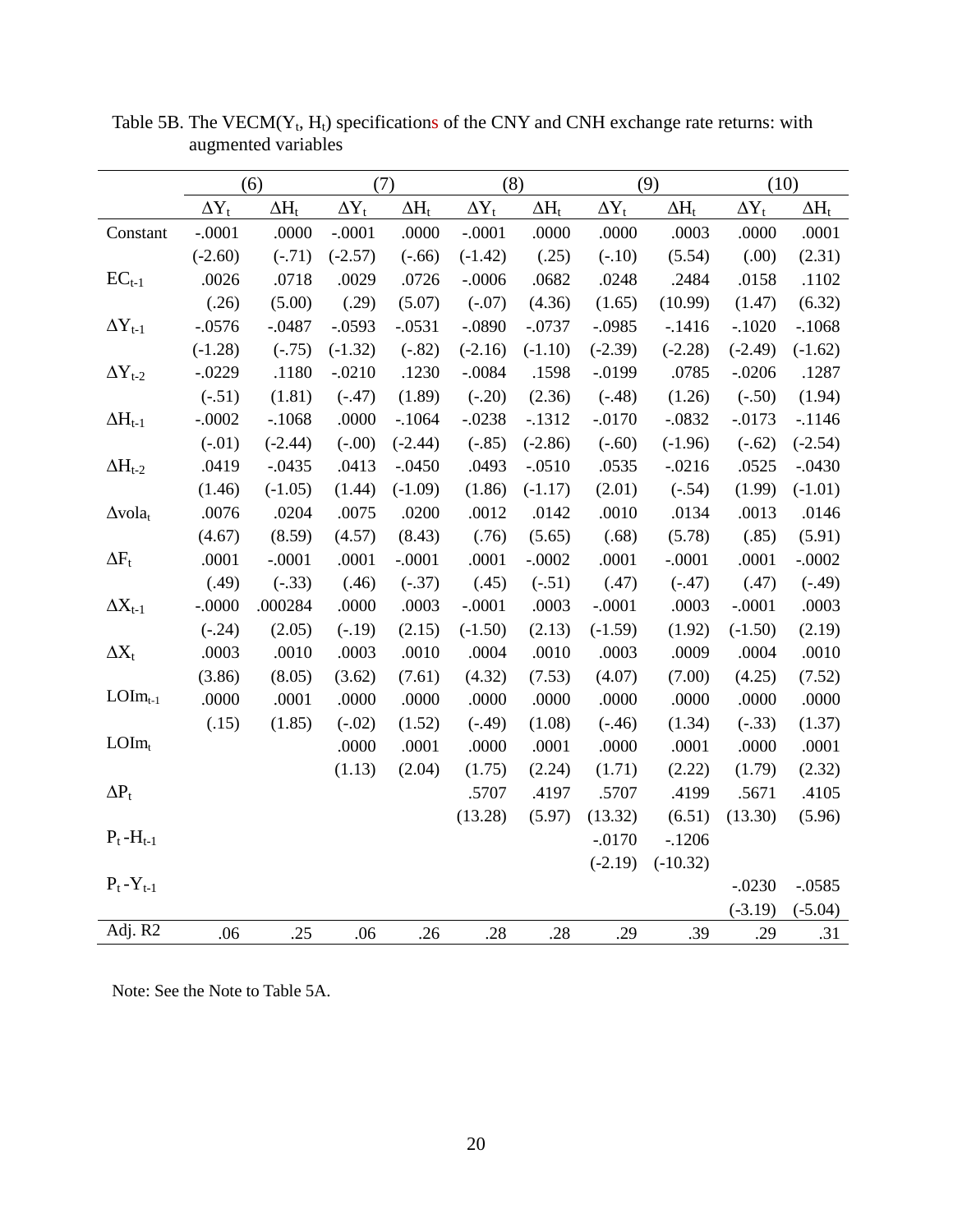The CNH limited order imbalance displays a relatively weak explanatory power. It does not have a significant impact on CNY exchange rates and, in the CNH case, yields a marginal increase of 1% in the adjusted R-squares.

Thus, among the two CNH related microstructure variables, it is the order flow that has implications for the CNY exchange rate. Because the two markets are separated by China's capital control policies, the impact of these microstructure variables is stronger on the CNH than on the CNY.

The official RMB central parity rate has substantial influences on both the CNH and CNY even though its effects work through different variables. In the case of CNY, the exchange rate return responds quite strongly to the change in the central parity rate. At the risk of repetition, we note that the central parity rate is announcement before the morning trading session and the exchange rate return is based on end-of-the-day quotes. Our estimates suggest that, over the average, the change in the central parity rate accounts for slightly more than one half of the change in the CNY exchange rate. The inclusion of the change in central parity rate leads to a big jump in the estimate of the adjusted R-squares – from 6% under Column (7) to 28% under Column (8). The deviation from the central parity rate also affects the CNY but to a smaller extent – the improvement in the estimate of the adjusted R-squares is about 1%.

The CNH exchange rate, on the other hand, appears to be better explained by its deviation from the central parity rate than the change in the central parity rate. The change in the central parity rate yields a 2% increase while the deviation from the central parity rate yields an additional 11% in the estimate of the adjusted R-squares. The response pattern is different from that of the CNY exchange rate. One possible reason is that the CNH is not subject to the trading band imposed on CNY and, the extra degree of freedom allows the CNH exchange rate to anticipate and respond to the future RMB exchange rate movement. The deviation from the central parity rate thus contains information about refinement of adjustment to the official rate.

The performance of the augmented models is quite encouraging. For daily exchange rate data, the model explains up to 29% of the variability of CNY returns and 39% of CNH return movements. The difference in the explanatory power apparently is due to the effectiveness of the CNH microstructure variables in describing the variations of these two exchange rates.

21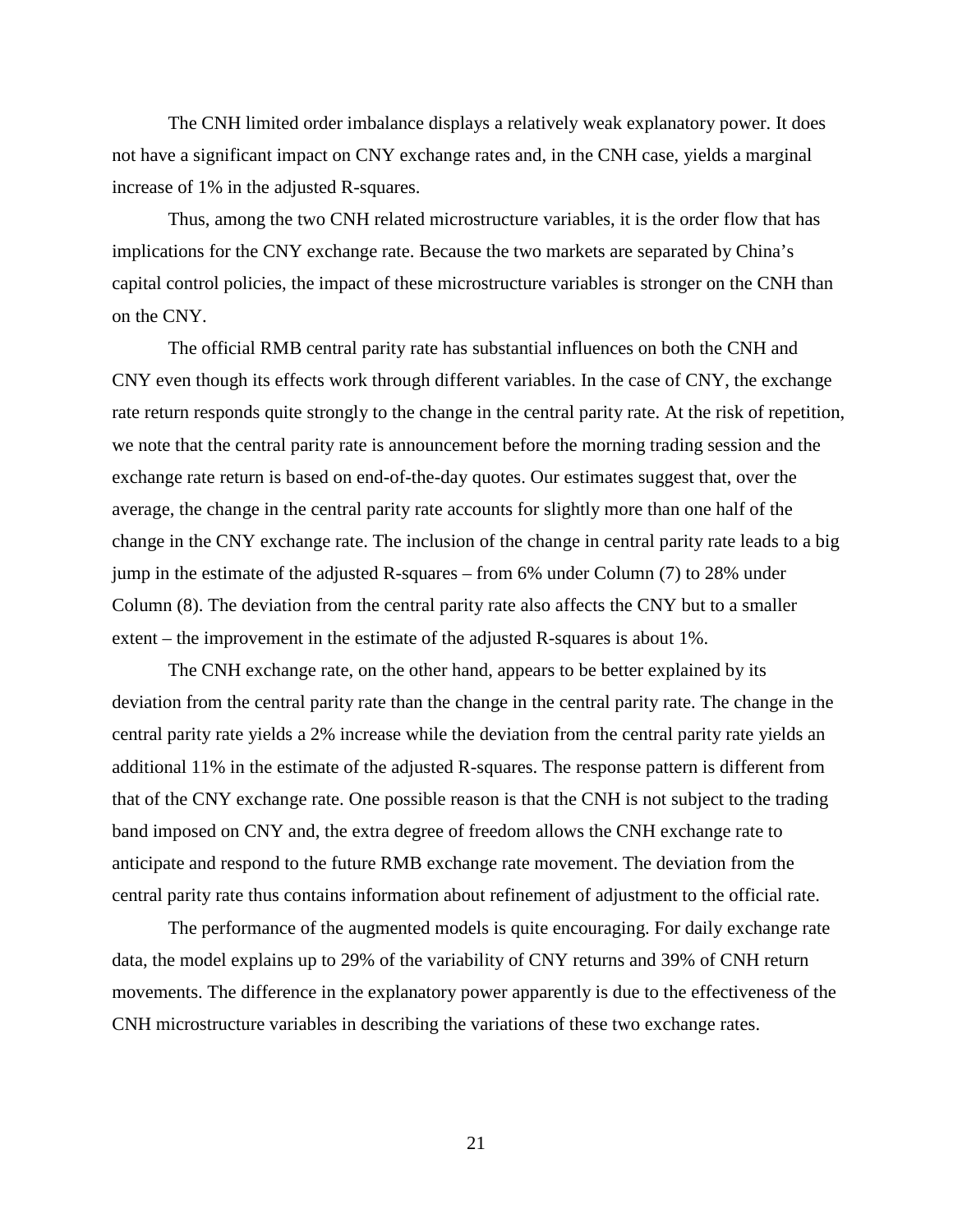## **4. Additional Analyses**

#### *4.1 Time-Varying Relationship*

As discussed in the beginning of the previous section, there are reasons for the CNH exchange rate to affect the CNY one, and vice versa. The results based on the whole sample period tend to support the notion of, on the average, CNY is affecting CNH. It is quite possible that the causal link is not constant and changes over time. The market participant's currency choice could depend on the relative strength of the two RMB exchange rates. For instance, if the CNH is stronger than CNY, Chinese importers will find it benefits to use CNH to settle their US dollar obligations. Under turbulent market conditions that trigger risk-off trades, the action is likely to take place first in the CNH, instead of the CNY, foreign exchange market.

To explore these possibilities, we examine the causal relationship between CNY and CNH exchange rates in three subsample periods. These subsamples are: (i) the beginning of the sample period to September 21, 2011, (ii) September 22, 2011 to April 13, 2012; and (iii) April 14, 2012 to the end of our sample period. September 21, 2011 is chosen as a breaking point because it is the beginning of a quite turbulent period in which the CNH displayed an unusually large discount to the CNY. April 14, 2012 is the date that the official CNY trading band was widened from  $\pm 0.5\%$  around the central parity rate to  $\pm 1\%$ . While these choices may appear somewhat arbitrary, the results shed some light on the variability of the interconnectedness of the two exchange rates. Table 6A presents the results of estimating the bivariate VECM( $Y_t$ ,  $H_t$ ), and Table 6B reports the short-run Granger causality test results.

In all three subsamples the CNH exchange rate displays the strongest attraction to the empirical long-run equilibrium term. The lagged error correction term is significant in the three ∆H equations; indicating that the CNH exchange rate is responding to the deviation from the empirical long-run relationship. For the  $\Delta Y$  equations, the error correction term is only statistically significant in the second subsample, which includes a period inflicted by hectic market conditions.

The cross-exchange-rate effect varies across these three subsamples. The estimates of the coefficients of lagged ∆H's and ∆Y's indicates that a) lagged ∆Y's tend to affect the CNH exchange rate though the effect seems weakened a bit in the third subsample period, and b) the CNY exchange rate is affected by lagged ∆H's only in the third subsample period.

22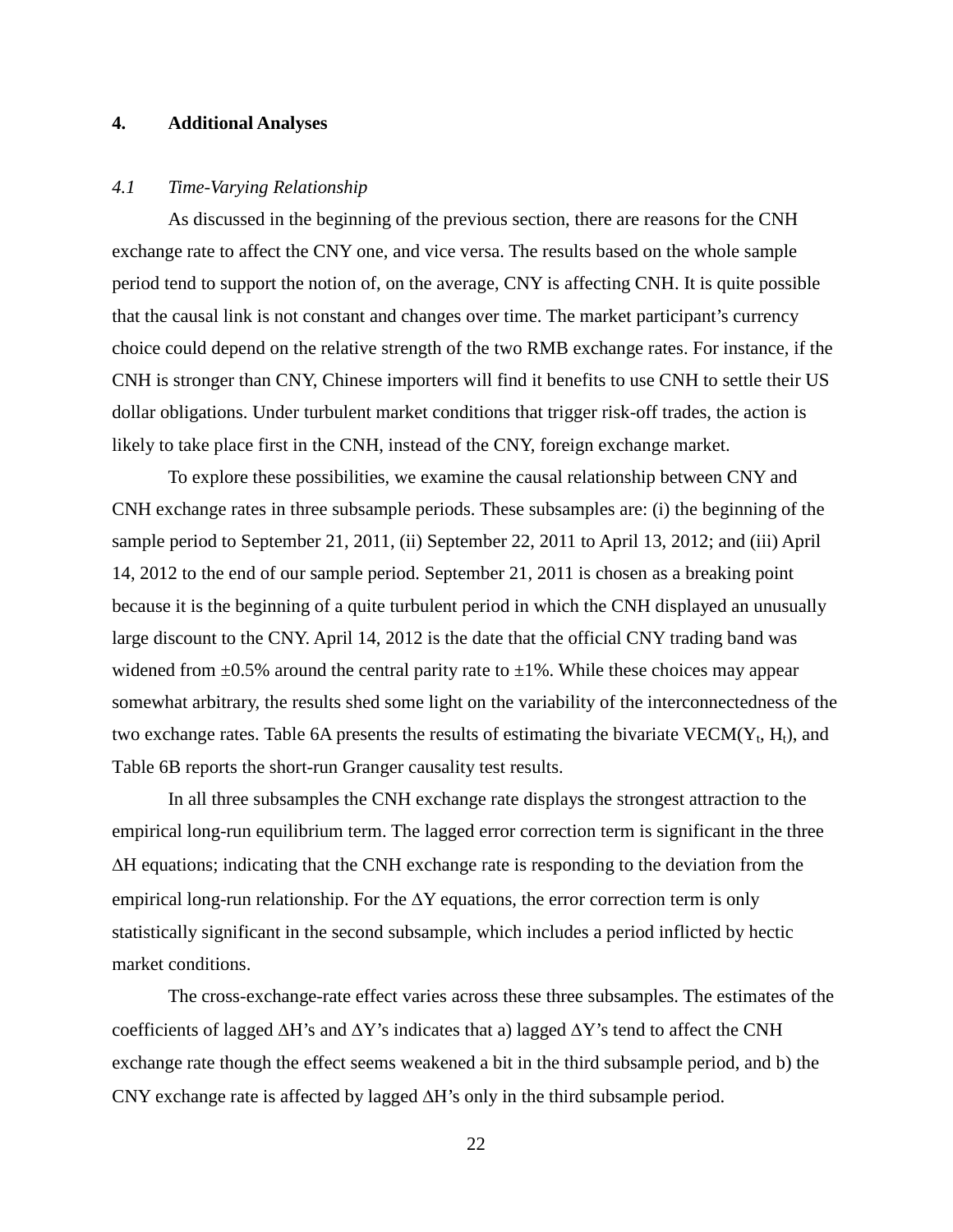|                  | September 30, |                    |              | September 22,      |                 | April 14, 2012 - |  |  |
|------------------|---------------|--------------------|--------------|--------------------|-----------------|------------------|--|--|
|                  |               | $2010$ – September |              | $2011 - April 13,$ | August 27, 2013 |                  |  |  |
|                  | 21, 2011      |                    |              | 2012               |                 |                  |  |  |
|                  | $\Delta Y_t$  | $\Delta H_{\rm t}$ | $\Delta Y_t$ | $\Delta H_t$       | $\Delta Y_t$    | $\Delta H_t$     |  |  |
|                  |               |                    |              |                    |                 |                  |  |  |
| $EC_{t-1}$       | 0.0040        | 0.069              | $-0.0939$    | 0.3083             | 0.0100          | 0.1464           |  |  |
|                  | (0.30)        | (2.98)             | $(-1.60)$    | (2.95)             | (0.31)          | (3.71)           |  |  |
| $\Delta Y_{t-1}$ | $-0.1403$     | 0.3250             | $-0.1295$    | $-0.5949$          | $-0.1448$       | 0.1350           |  |  |
|                  | $(-2.03)$     | (2.70)             | $(-1.36)$    | $(-3.50)$          | $(-2.08)$       | (1.61)           |  |  |
| $\Delta Y_{t-2}$ | $-0.0407$     | 0.0389             | 0.0078       | 0.16067            | 0.0245          | 0.0776           |  |  |
|                  | $(-0.58)$     | (0.32)             | (0.08)       | (0.92)             | (0.37)          | (0.96)           |  |  |
| $\Delta H_{t-1}$ | 0.0363        | $-0.0743$          | $-0.0535$    | 0.0197             | 0.1555          | $-0.0534$        |  |  |
|                  | (0.92)        | $(-1.08)$          | $(-1.05)$    | (0.22)             | (2.81)          | $(-0.80)$        |  |  |
| $\Delta H_{t-2}$ | 0.0395        | $-0.0649$          | 0.0490       | $-0.0574$          | $-0.0677$       | $-0.1813$        |  |  |
|                  | (1.03)        | $(-0.97)$          | (0.97)       | $(-0.63)$          | $(-1.26)$       | $(-2.80)$        |  |  |
| Constant         | $-0.0002$     | $-0.0001$          | $-0.0001$    | $-0.0001$          | $-0.0001$       | $-0.0001$        |  |  |
|                  | $(-2.63)$     | $(-1.05)$          | $(-0.88)$    | $(-0.66)$          | $(-2.03)$       | $(-1.72)$        |  |  |
| Adj. R2          | $-0.00$       | 0.06               | 0.05         | 0.13               | 0.02            | 0.07             |  |  |

Table 6A. The VECM( $Y_t$ ,  $H_t$ ) specification of the CNY and CNH exchange rate returns: different subsamples

Note: See the Note to Table 4.

Table 6B. The VECM( $Y_t$ ,  $H_t$ ) specification of the CNY and CNH exchange rate returns: p-values from the Granger causality test for different subsamples

|                          | September    | September    | April 14,  |
|--------------------------|--------------|--------------|------------|
|                          | $30, 2010 -$ | $22, 2011 -$ | $2012 -$   |
|                          | September    | April 13,    | August 27, |
|                          | 21, 2011     | 2012         | 2013       |
| $\Delta H \neq \Delta Y$ | 0.439        | 0.315        | 0.002      |
| $\Delta Y \neq \Delta H$ | 0.026        | 0.001        | 0.242      |

Note: Table presents p-values of the test of excluding lags in the short-run dynamics of the VECM. "ΔH  $\neq$   $\Delta$ Y" gives the p-values of testing the null hypothesis of  $\Delta$ H does not cause  $\Delta$ Y; that is, the exclusion of lags of  $\Delta H$  for the specification of  $\Delta Y$ . " $\Delta Y \neq \Delta H$ " gives the p-values of testing the null hypothesis of  $\Delta Y$ does not cause ΔH.

The causal relationship between these two return series is formally tested, and the results are presented in Table 6B. The causality test results are in line with observations based on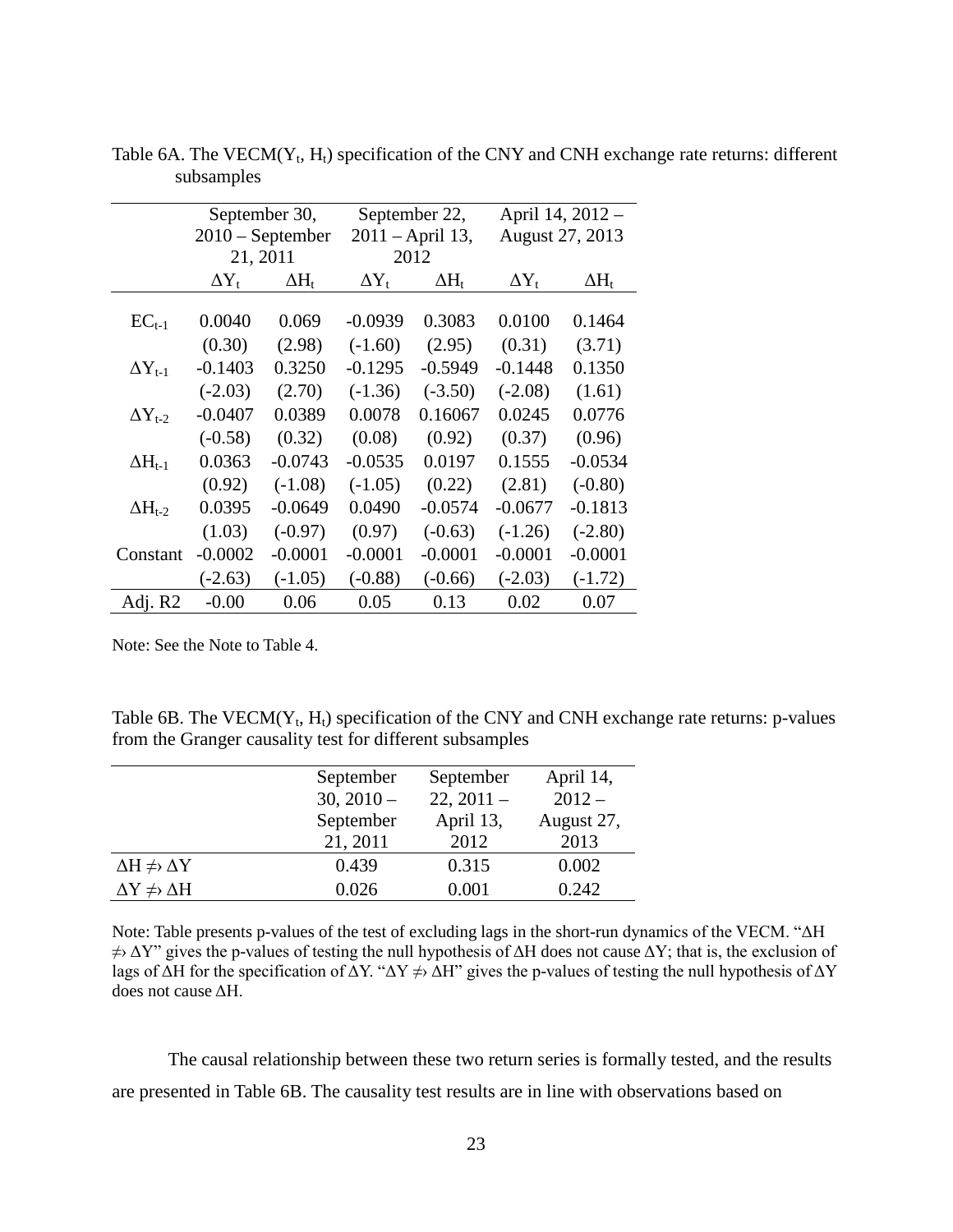coefficient estimates. Specifically, in the early periods, the causality runs from the change in the CNY exchange rate to the CNH exchange rate. Towards the end of our sample period, the empirical causal relationship runs from the CNH foreign exchange market to the CNY market. Recall that the CNY has a widened trading band in the last subsample period – the increased degree of flexibility could allow CNY to respond better to variations in CNH. While the causality test gives information on the relative timing of events and, not necessary, a measure of economic causality, the test results are suggestive of the way how the two markets respond to each other over these subsample periods.

Given the apparent arbitrariness of the choices of these subsamples, we consider the rolling "regression" analysis to shed further insight on the causality pattern. Figure 3 plots the error correction coefficient estimates together with their t-statistics from the rolling estimation of the bivariate VECM( $Y_t$ ,  $H_t$ ). The rolling sample size is 200 daily observations.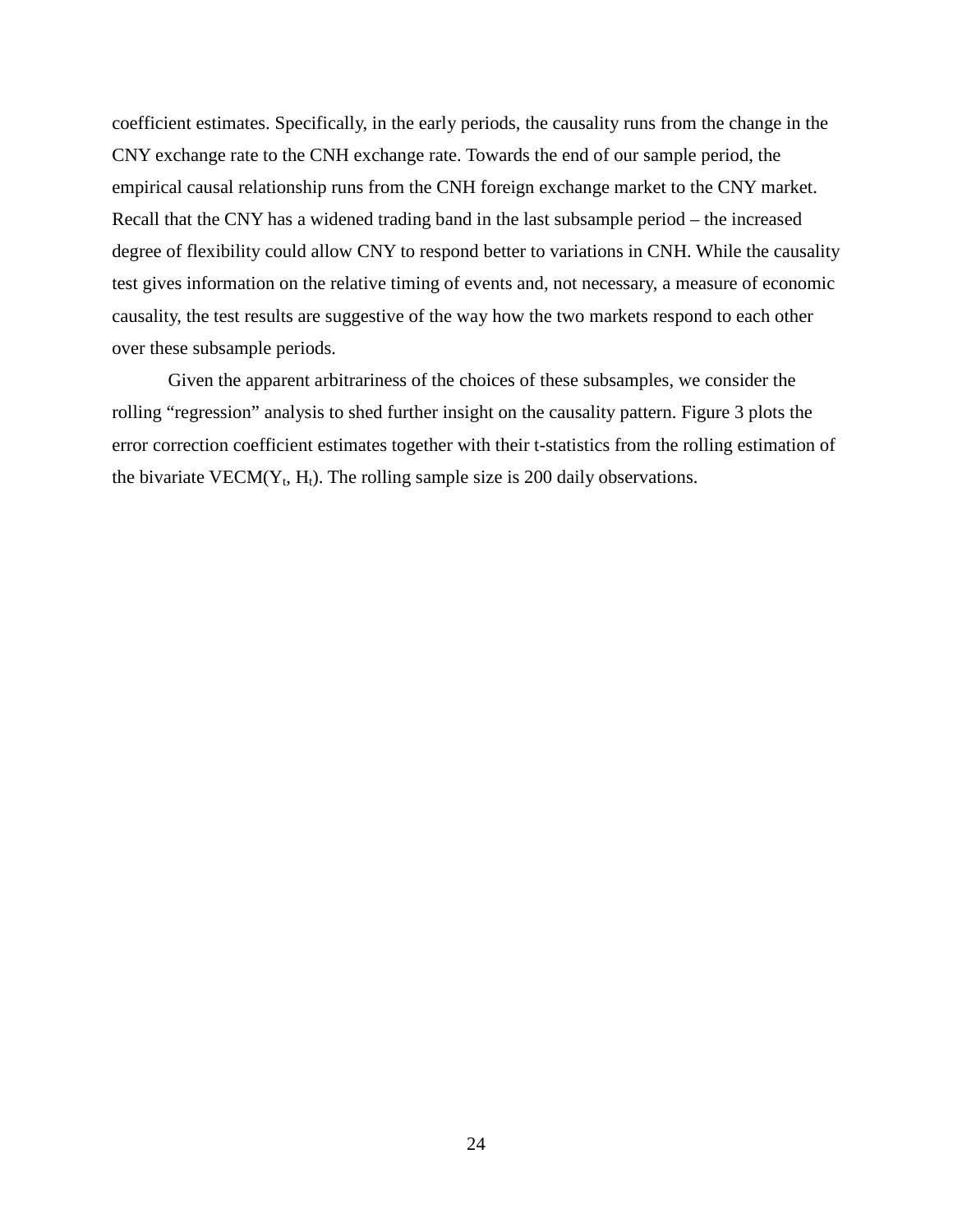

Figure 3. Rolling Estimates of Error-Correction Coefficient Estimates and their t-Statistics

Note: The upper panel shows the rolling coefficient estimates of the error correction term in the CNY equation (left scale) and their corresponding t-statistics (right axis). The lower panel gives the same information of the CNH equation. The rolling estimates of the VECM are based on a moving window of 200 observations. The sample period is September 27, 2010 to August 27, 2013.

The rolling regression results affirm the result of the pattern of equilibrium corrections of the CNY and CNH exchange rates tend to vary over time (Figure 3). Besides time variability, the error correction term is positive and mostly statistically significant for the CNH specification and significantly negative only a few times for CNY. The findings are largely in accordance with the subsample results in Table 6A.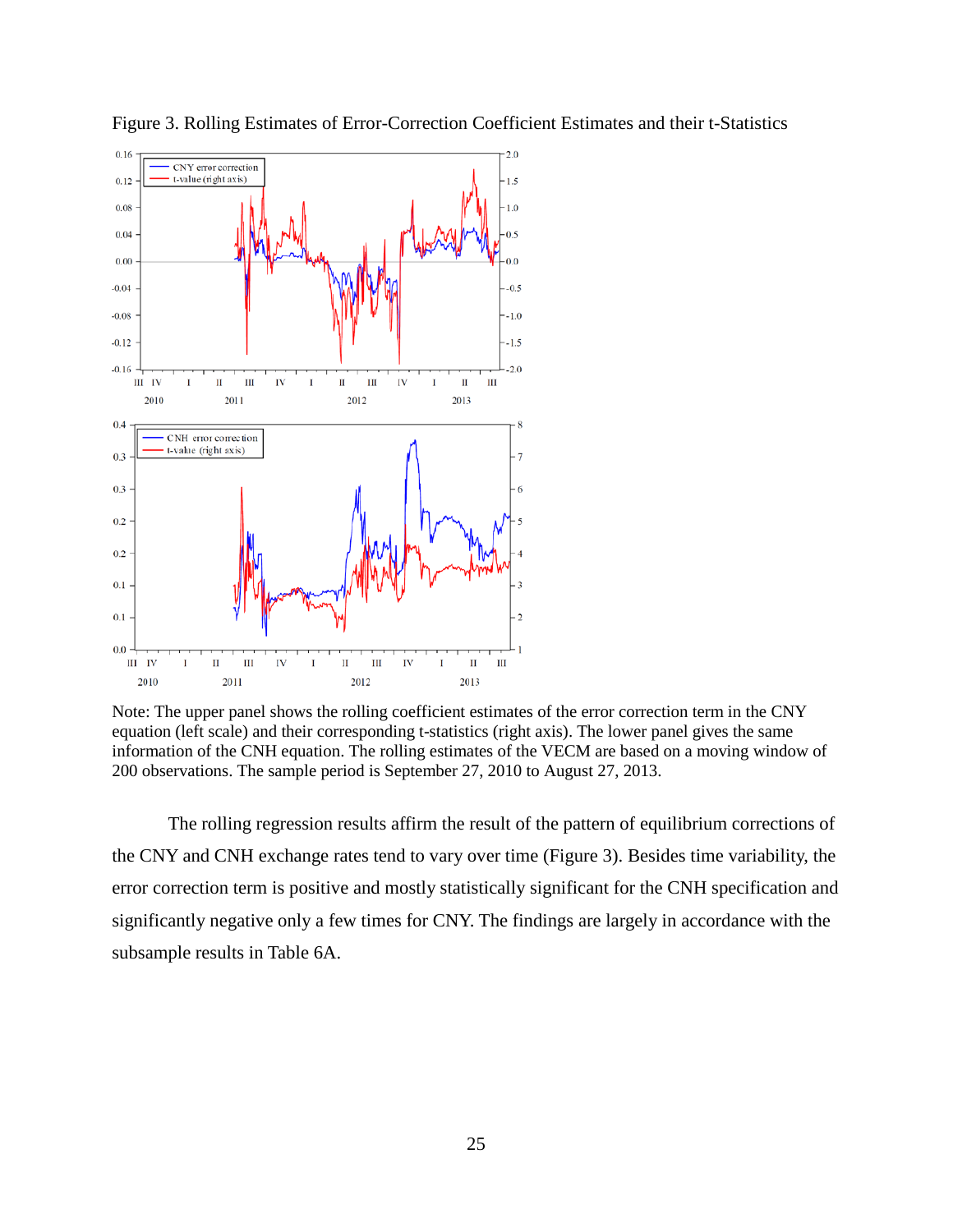

Figure 4. P-values of Rolling Block Exogeneity Test Statistics

Note: The graph shows the p-values of a Wald-test statistic for the exclusion of lags of CNY in the equation for CNH, and vice versa. A low p-value means that one can reject the exclusion of the lags of, for example, CNY in the equation for CNH (and vice versa). The rolling estimates of the VECM are based on a moving window of 200 observations. The sample period is September 27, 2010 to August 27, 2013.

The *p*-values of the block exogeneity test of causality are graphed in Figure 4. Again, the time variations in the causation feedback between the returns on the two exchange rates are quite apparent. The causal effect of ∆Y on ∆H appears stronger in the early sample period than the later part, and the ∆H's influence on ∆Y is more prominent in 2013 than other years. Specially, the lagged ∆Ys displayed significant impacts on CNH variations during the late 2011 and the first half of 2012, while the significant effect of lagged ∆Hs showed up in the 2013 subsample.

In sum, the rolling regression analysis reinforces the subsample exercise; even though the CNY has, on the average, a net effect on CNH, we should not overlook the changes in the lead and lag relationship between these two exchange rates of the RMB. The CNH exchange rate is exhibiting stronger short-term causal effect over time.

## *4.2 Forecasting Performance*

Another way to compare the onshore and offshore variables is to compare the abilities of the CNY and CNH exchange rates, and the CNH order flow variable to forecast the official RMB exchange rate. Specifically, we generate the one-step ahead forecasts from a rolling regression with 200 observations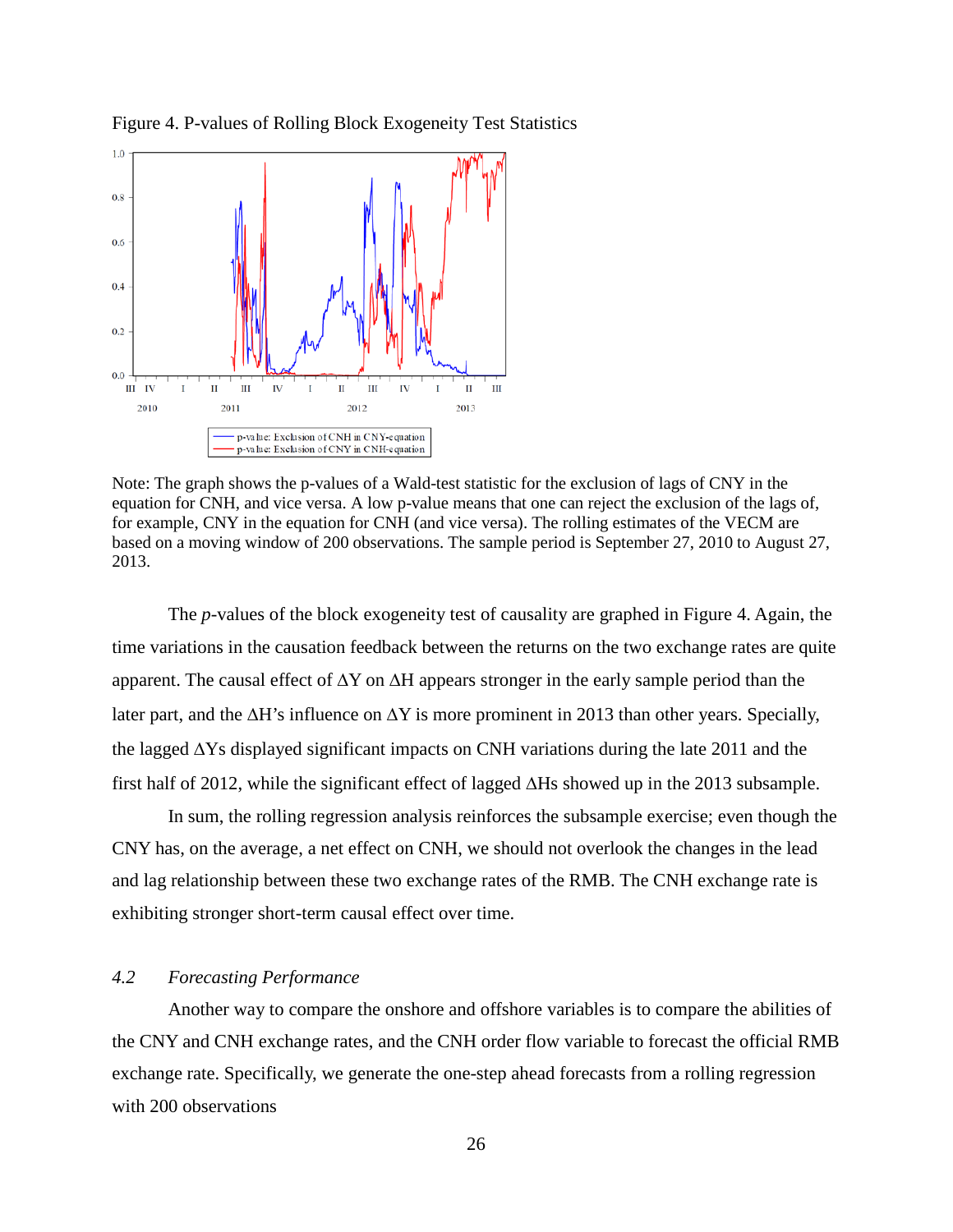$$
\Delta P_t = \alpha + \beta W_{t-1} + \varepsilon_t, \tag{8}
$$

where  $\Delta P$  is the change in the RMB central parity rate, and the predictor W<sub>t-1</sub> can be either (i) the return on the CNH exchange rate,  $\Delta H_{t-1}$ , (ii) the return on the CNY exchange rate,  $\Delta Y_{t-1}$ , or (iii) the CNH order flow,  $\Delta X_{t-1}$ . The out-of-sample forecast performance of the three predictors, relative to that of a random walk with a drift is presented in Table 7. As a pure random walk without drift yielded a worse forecast performance and, thus, is not discussed for brevity. $^{22}$  $^{22}$  $^{22}$ 

|             | $\Delta H_{t-1}$ | $\Delta Y_{t-1}$ | $\Delta X_{t-1}$ | <b>RW</b> |
|-------------|------------------|------------------|------------------|-----------|
| <b>RMSE</b> | 0.541            | 0.547            | 0.538            | 0.546     |
|             | (0.84)           | $(-0.27)$        | (2.54)           |           |
| <b>MAE</b>  | 0.415            | 0.427            | 0.418            | 0.427     |
|             | (2.56)           | (0.09)           | (2.77)           |           |

Table 7. Out-of-sample forecasting of the change in the RMB central parity rate

Note: Rows "RMSE" and "MAE" reports the Root Mean Squared prediction Errors and Mean Absolute prediction Errors for differences between the actual RMB central parity rate and the forecast of the central parity rate conditioned on lagged values of  $\Delta H$ ,  $\Delta Y$ ,  $\Delta X$ , or a constant. Numbers in parentheses are robust Diebold-Mariano *t*-statistics for testing the significant difference between the random walk forecast and the alternative forecast. A positively significant statistic means the random walk forecast has a larger error.

The out-of-sample forecast performance of the onshore exchange rate  $\Delta Y$  is worse than the offshore market variables, ΔH and ΔX. As a predictor, ΔY yields the largest root mean squared prediction error (RMSE) and mean absolute prediction error (MAE) among these three predictors. The order flow variable gives the smallest forecast error measures. The Diebold-Mariano test, indeed, shows that the forecast performance of the two offshore variables is significantly better than the random walk with drift specification. The results attest the relevance of the information content of these offshore variables on the official RMB exchange rate represented by its official central parity rate.

Why does the offshore RMB rate out-forecast the onshore rate? One possible reason is that the fluctuation of the latter rate is constrained by its daily trading band while the latter rate is not. To evaluate such a possibility, we construct the location variable  $(Z_t - P_t)$ , where  $Z_t$  is either  $Y_t$ (CNY) or H<sub>t</sub> (CNH). The variable is then normalized by the trading band prevailing at time t.

<span id="page-28-0"></span>The forecast exercise based on a rolling sample of 100 observations gave qualitatively similar results, which are available upon request.  $22$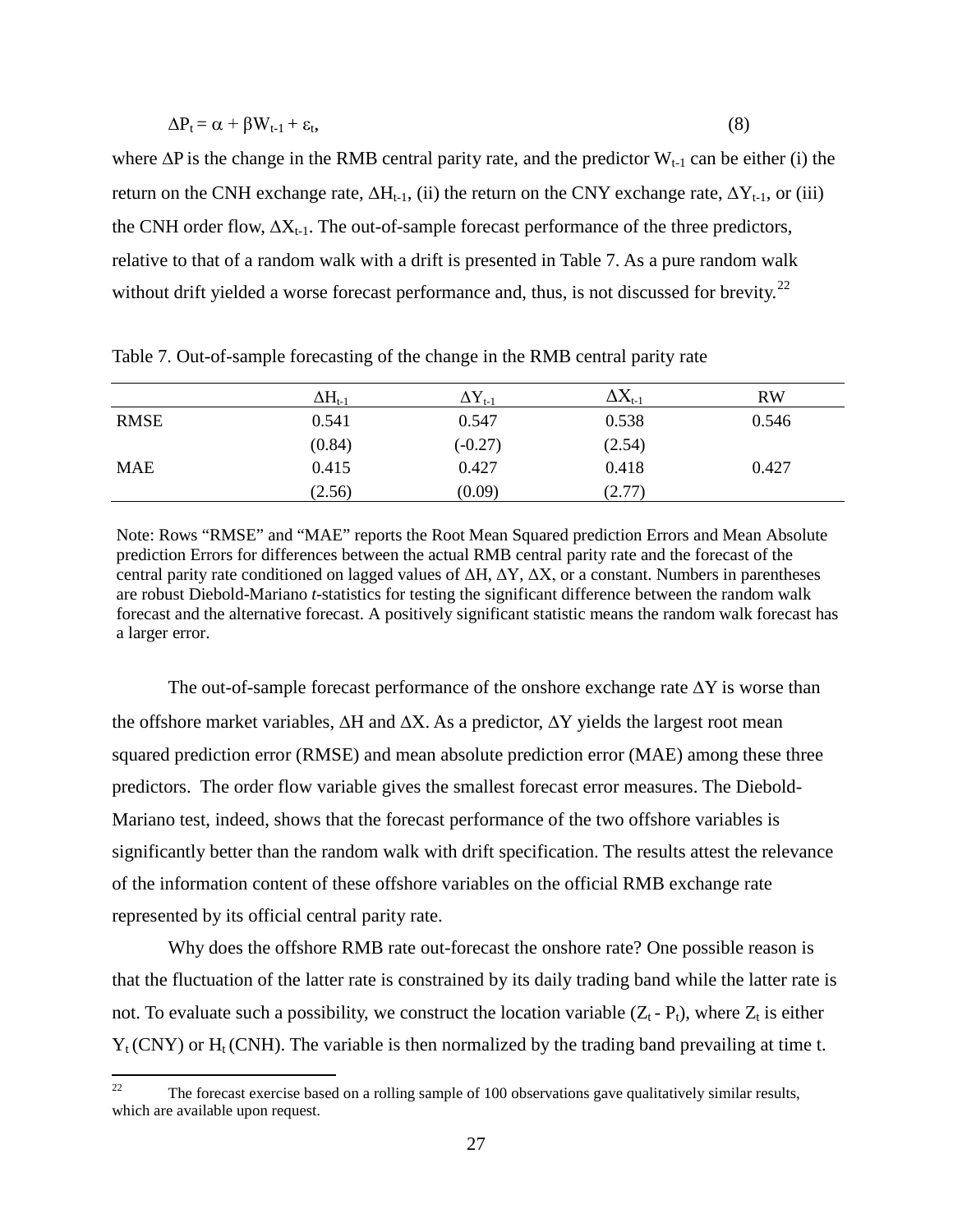If the CNY forecast ability is restrained by the trading band, its forecast error is likely to be associated with the normalized location variable.

For the forecast exercise involved CNY, the sample correlation coefficients of the lagged squared location variable and squared estimated forecast and the absolute variables are, respectively, 0.20 and 0.19. These two sample correlation coefficients are neither statistically significant nor statistically larger than the corresponding ones (0.14 and 0.03) of the CNH case. We also considered subsamples of the normalized location variable and estimated forecast error based on the quantiles of the former variable. Again, there is no sign that the estimated forecast error is correlated with the normalized location variable that is close to the trading band limits. Apparently, the relatively inferior performance of CNY is not attributed to the presence of the trading band.

Another observation is that both CNH and its order flow predict the RMB central parity rate. Is the forecast performance of observable CNH derived from the not publicly observable order flow that measures the market pressure, or vice versa? To evaluate their relative performance, we consider the regression

 $\Delta P_t = \alpha + \beta_1 \Delta H_{t-1} + \beta_2 \Delta X_{t-1} + \varepsilon_t,$ (9)

that includes both the lagged return on CNH and the lagged order flow. In the full sample, both  $β<sub>1</sub>$  and  $β<sub>2</sub>$  estimates (0.0869 and 0.0002) are statistically significant with robust t-statistics of 2.76 and 2.23, respectively. Their time varying behaviors are illustrated from rolling regression results (Figures 5 and 6). For both variables, the coefficient estimates tend to be larger in the later sample period. Their levels of significance also vary over time. In sum, the evidence indicates that the effects of the two offshore variables a) do not completely overlap with each other, b) vary over time, and c) diverge towards the end of sample period in the sense that the order flow variable becomes less significant over time while the CNH return maintains its relatively high level of significance. That is, the two offshore variables have their own unique information contents about the RMB central parity rate.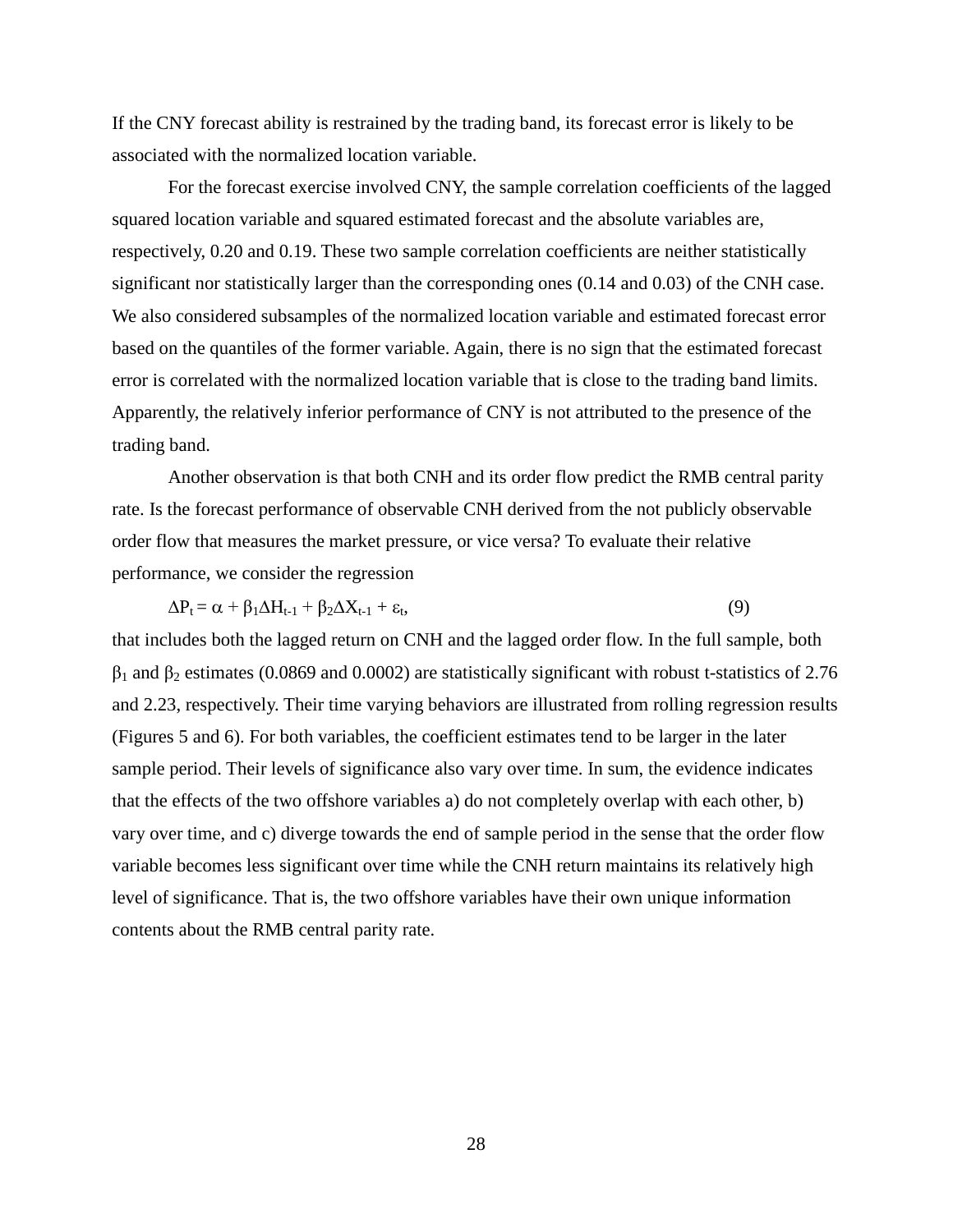

Figure 5. Rolling Estimates of Lagged CNH Return and Order Flow

Note: The figure shows the rolling coefficient estimates from equation (9);  $\Delta P_t = \alpha + \beta_1 \Delta H_{t-1} + \beta_2 \Delta X_{t-1}$  $\varepsilon_t$  in the text. The rolling estimates are based on a moving window of 200 observations. The sample period is September 27, 2010 to August 27, 2013.

Figure 6. t-values of Rolling Estimates of Lagged CNH Return and Order Flow



Note: The figure shows the t-values of the rolling coefficient estimates presented in Figure 5. The sample period is September 27, 2010 to August 27, 2013.

## **5. Concluding Remarks**

During the process of internationalizing the RMB, the market has created a second exchange rate for the currency. Over the past few years, the CNH exchange rate has attracted increasing interest from market participants, policymakers, and academics. In the current study, we find that the microstructure approach offers a good framework to describe the recently formed CNH exchange rate. The explanatory power of the CNH order flow variable, for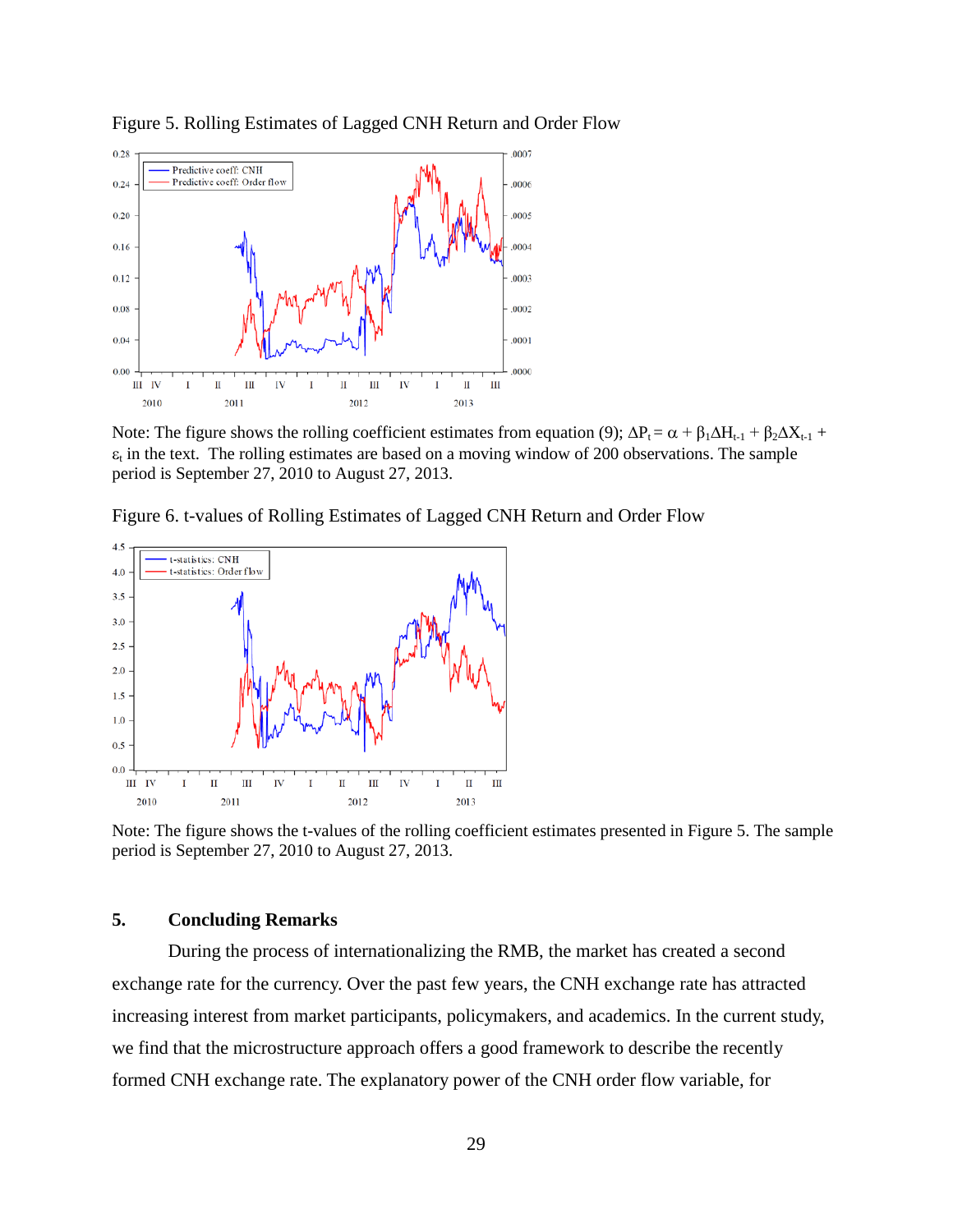example, is quite comparable to existing microstructure studies on exchange rates (King, et al., 2013). In addition the contemporaneous effect, the order flow has lagged effect on the return of CNH exchange rate. The limit order imbalance, another microstructure variable, also exhibits the expected effect.

Interestingly, these microstructure variables also affect the variations in the CNY exchange rate, albeit their effects are weak. Attesting to the general belief that the RMB exchange rate is heavily managed by policy measures, we found both CNH and CNY exchange rates adjusted to their deviations from the official central parity rate, and changes in the central parity rate itself.

The onshore and offshore exchange rates exhibit both long-term and short-term interactions. On the average the offshore CNH rather than the onshore CNY adjusts to deviations from their estimated long-term relationship. Subsample results, however, show that the shortterm causal relationship between the two exchange rates of the same currency RMB changes over time. The trading conditions in the two segregated markets could vary according to market situations. Our results show that the effect of the CNH exchange rate on the onshore rate is stronger towards the end of our sample period, while the effect of the onshore rate on the offshore one is stronger in the earlier period.

The existence of two deliverable exchange rates for a currency is quite special. Under tight capital controls investors may trade the offshore alternative in order to get exposure to the onshore market. Indeed, price discovery is a presumed function of the offshore exchange rate. Our analysis indicates that information embedded in the offshore RMB foreign exchange market may have implications for the (unobserved) market-based RMB exchange rate. The two offshore market variables; the CNH return and the CNH order flow are found to have a predictive power for the official RMB central parity rate.

Our study revealed several interaction patterns between the offshore and onshore markets. There are some issues warrant further analyses. For instance, it will be of interest to identify the economic forces including market infrastructure that drive the inter-market information flow. Also, why does the short-term causation pattern between the offshore and onshore rates change over time? Through what channel developments in the offshore market affect the onshore market exchange rate? Do the Chinese authorities incorporate the information from the offshore market in determining the RMB central parity rate?

30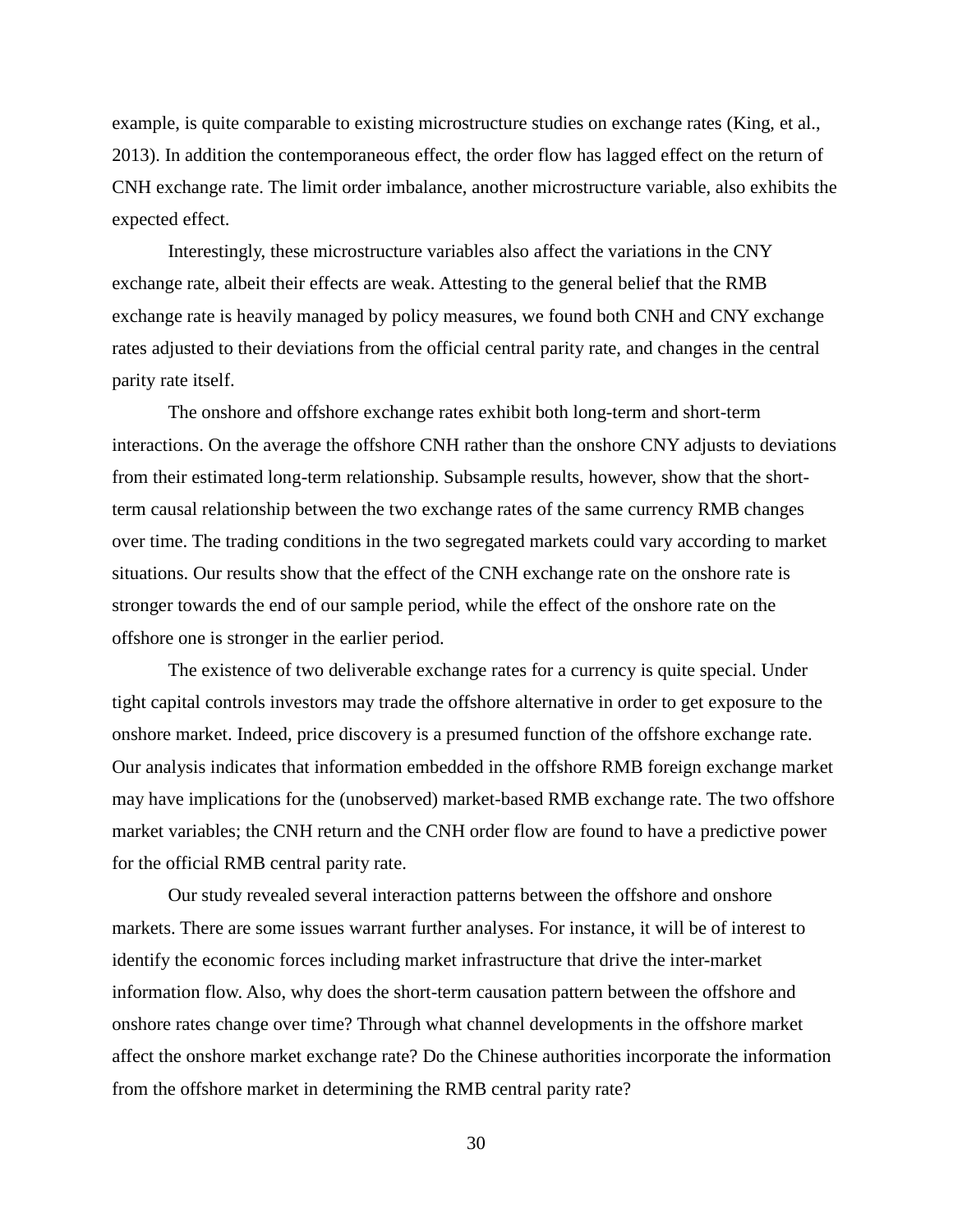# **Data Appendix**

| <b>Notation</b> | <b>Variable</b>                                | <b>Source</b>                                 |
|-----------------|------------------------------------------------|-----------------------------------------------|
| $Y_t$           | CNY exchange rate                              | Ecowin                                        |
| $H_t$           | CNH exchange rate                              | Ecowin                                        |
| $\text{vola}_t$ | J.P. Morgan, EM-VXY Currency Volatility Index  | Ecowin                                        |
| $F_t$           | CNH-USD three-month interest rate differential | DataStream                                    |
| $\Delta X_t$    | Net order flow/trading volume                  | Reuters D2000-2, and authors own calculations |
| $LOIm_t$        | Net Limit order book imbalance/trading volume  | Reuters D2000-2, and authors own calculations |
| $P_t$           | The RMB central parity rate                    | People's Bank of China                        |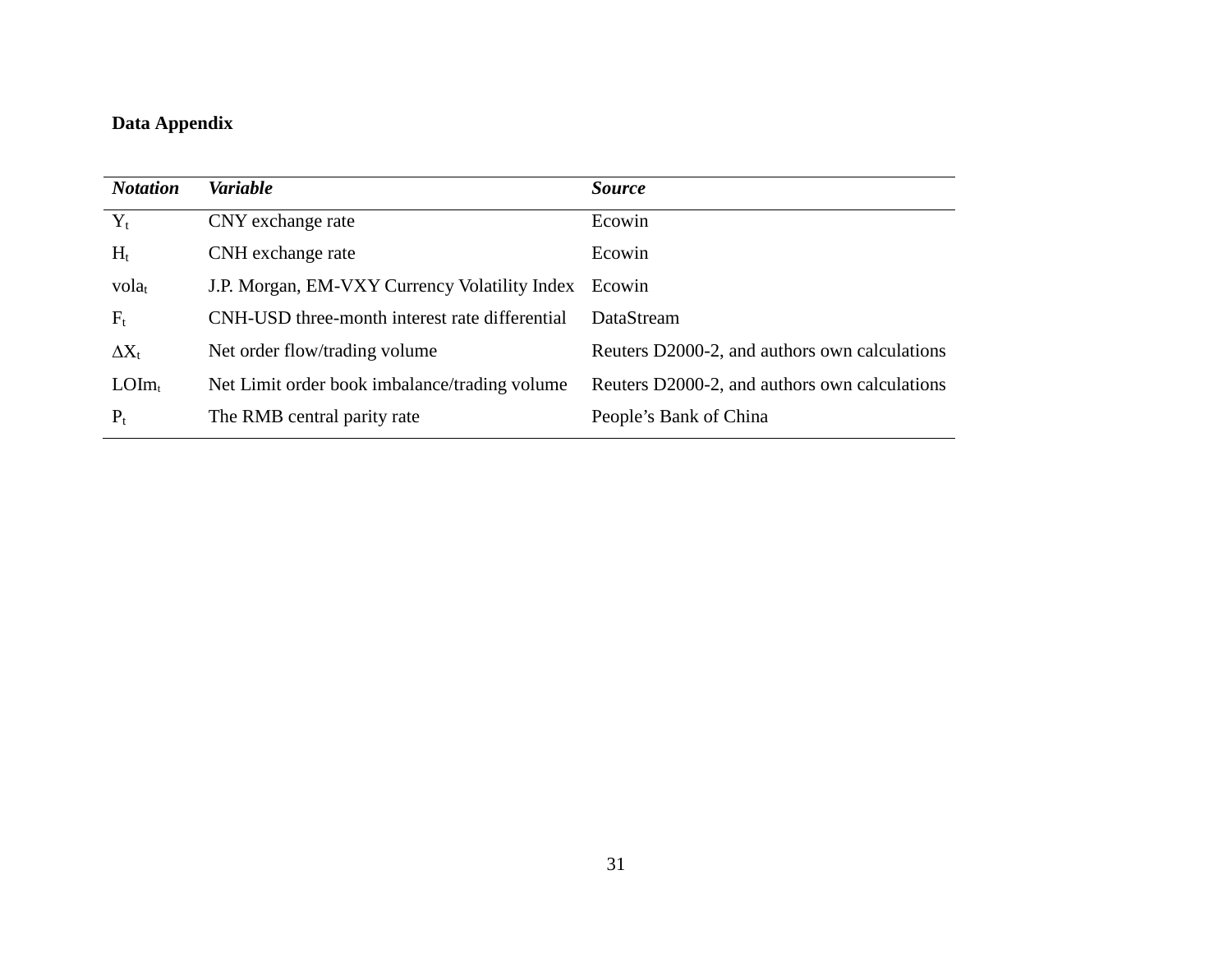#### **References**

- Bank for International Settlements, 2013. Foreign exchange turnover in April 2013: Preliminary global results, Monetary and Economic Department, Bank for International Settlements.
- Bjønnes, G.H, C.L. Osler, and D. Rime, 2011. Sources of Information Advantage in the Foreign Exchange Market. Norges Bank Working Paper.
- Chen, X. and Y.-W. Cheung, 2011. Renminbi Going Global, China & World Economy 19, 1-18.
- Cheung, Y.-W., M.D. Chinn, and A.G. Pascual, 2005. Empirical exchange rate models of the nineties: Are any fit to survive? Journal of International Money and Finance 24, 1150- 1175.
- Cheung, Y.-W., G. Ma, R.N. McCauley, 2011. Renminbising China's Foreign Assets, Pacific Economic Review 16, 1–17.
- Chinn, M.D., and M.J. Moore, 2011. Order flow and the monetary model of exchange rates: Evidence from a novel data set. Journal of Money, Credit and Banking 43, 1599-1624.
- Craig, R.S., C. Hua, P. Ng, and R. Yuen, 2013. Development of the Renminbi Market in Hong Kong SAR: Assessing Onshore-Offshore Market Integration, IMF Working Paper WP/13/268.
- Eichengreen, B., 2013. Renminbi Internationalization: Tempest in a Teapot? Asian Development Review 30, 148-164.
- Engle, R.F., and C.W.J. Granger, 1987. Cointegration and Error Correction: Representation, Estimation, and Testing, Econometrica 55, 251-276.
- Evans, M.D.D., 2011. *Exchange-Rate Dynamics*. Princeton University Press.
- Evans, M.D.D., and R.K. Lyons, 2002. Order flow and exchange rate dynamics. Journal of Political Economy 110, 170–18.
- Funke, M., C. Shu, X. Cheng, and S. Eraslan, 2014. Market Segmentation, Fundamentals or Contagion? Assessing Competing Explanations for CNH-CNY Pricing Differentials, manuscript.
- Hong Kong Monetary Authority, 2010. "Press Releases: Signing of Memorandum of Cooperation on Renminbi Business," [http://www.hkma.gov.hk/eng/key-information/press](http://www.hkma.gov.hk/eng/key-information/press-releases/2010/20100719-4.shtml)[releases/2010/20100719-4.shtml.](http://www.hkma.gov.hk/eng/key-information/press-releases/2010/20100719-4.shtml)
- Johansen, S., 1991. Estimation and Hypothesis Testing of Cointegrating Vectors in Gaussian Vector Autoregressive Models, Econometrica 59, 1551-1580.